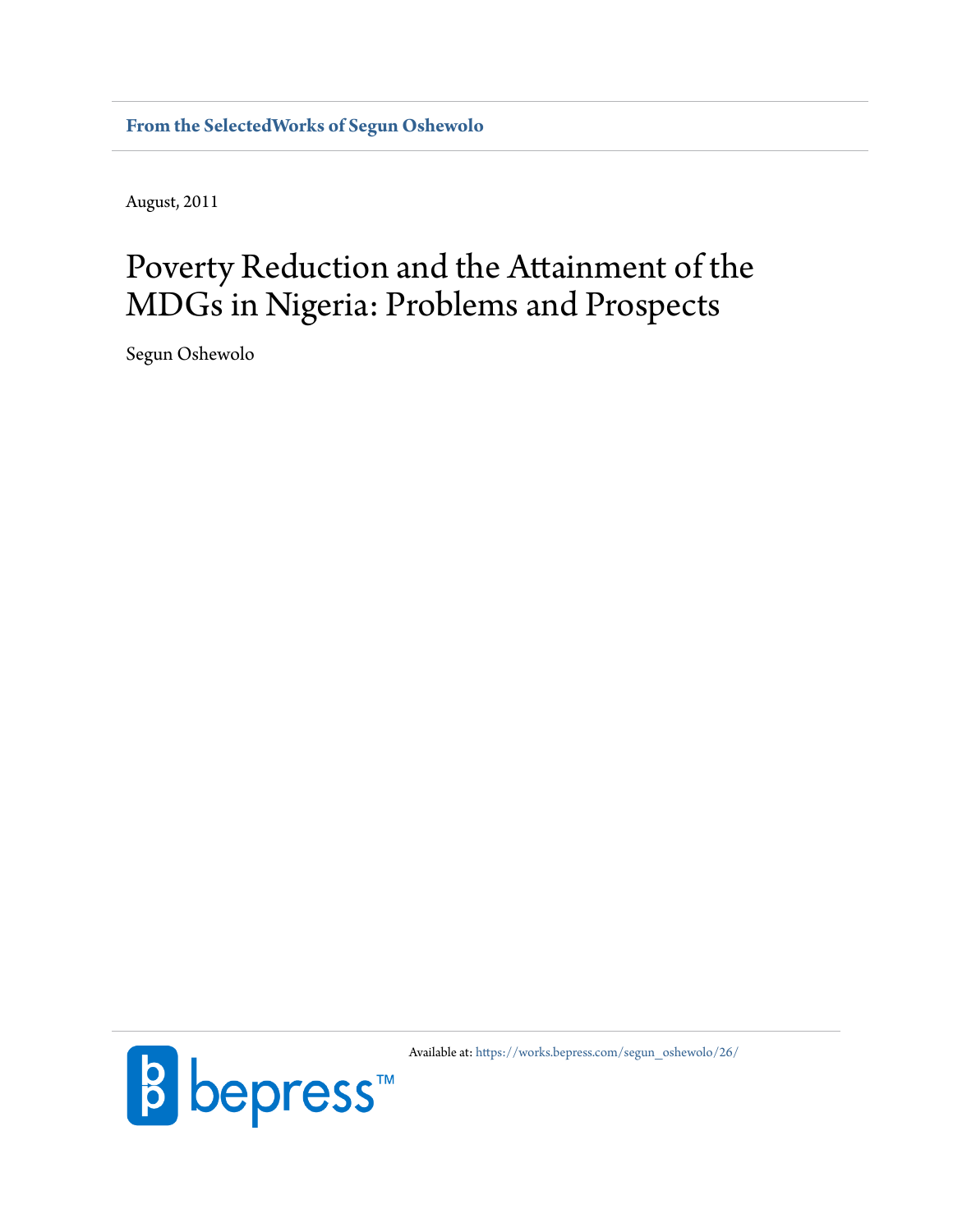## **Poverty Reduction and the Attainment of the MDGs in Nigeria: Problems and Prospects**

Segun Oshewolo<sup>10</sup>

*Key Terms:* Poverty; MDGS; official development assistance.

### **Abstract**

<u>.</u>

Due to precarious socio-economic ambience and the global publicity it has generated, sub-Saharan Africa has become synonymous with poverty, and Nigeria hosts the largest population of poor people in the region. Although several ideas have been generated domestically to address the scourge but the persistence of poverty in large scale explains the inherent limitations in government interventionist measures. Consequent upon this, the inauguration of the MDGs, which represents an attempt at combating poverty through global partnership for development, appears to constitute the key to Nigeria's escape from poverty trap. Worrisomely however, the current progress towards the attainment of the goals is approximately at a snail's pace. The paper therefore critically examines the problems and prospects of achieving a remarkable reduction in Nigeria's poverty profile within the framework of the MDGs. To escape from the doldrums, the paper argues that sound reform practices are required.

*<sup>10</sup> Segun Oshewolo, is a Graduate Student in the Department of Political Science, University of Ilorin, Ilorin, Kwara State, Nigeria. His areas of interest include development studies, poverty research and civil society.*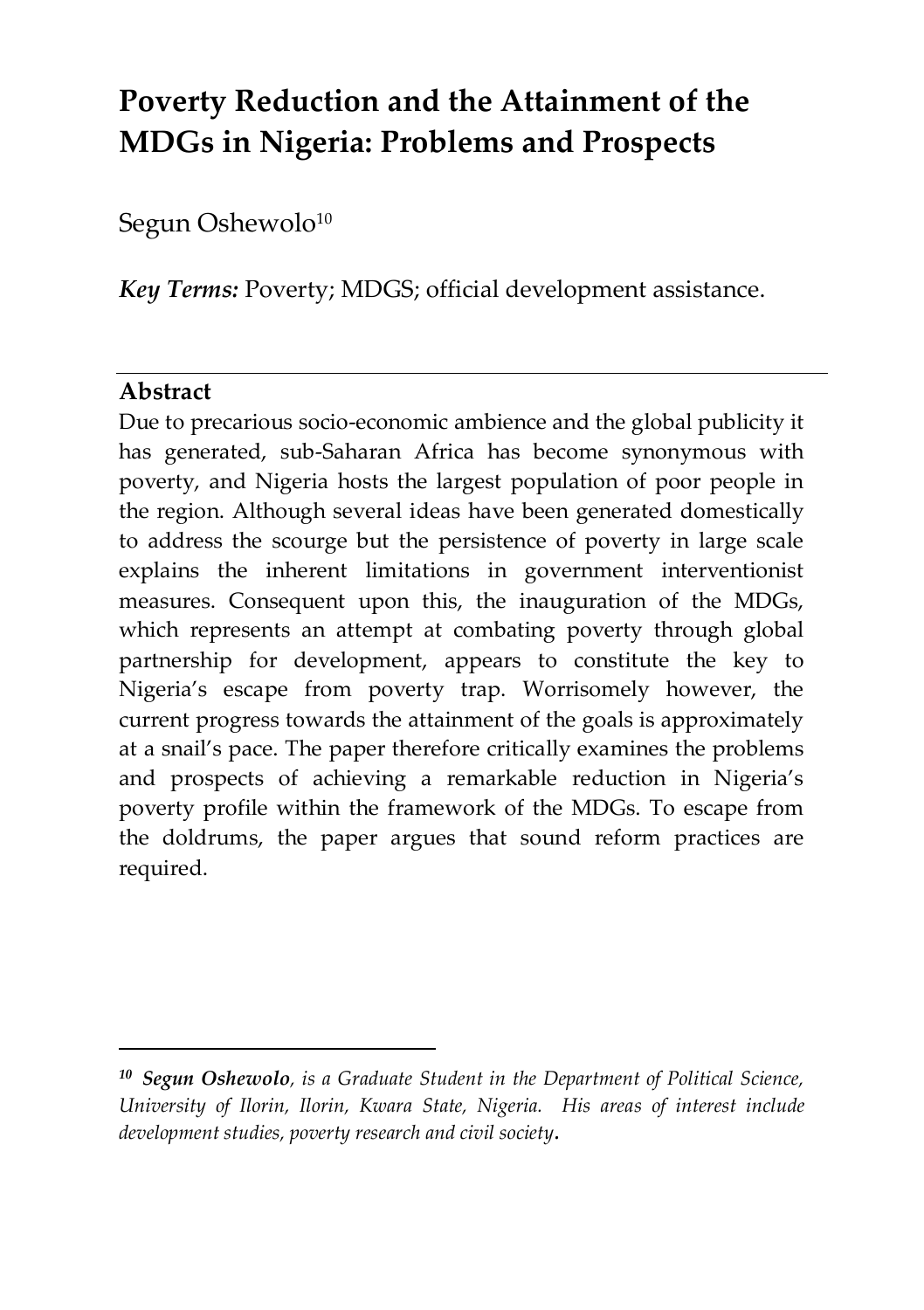#### **Introduction**

The poverty situation in Nigeria is galloping. Despite several attempts by successive governments to ameliorate the scourge, Eze (2009:447) explains that the level of poverty is geometrically increasing (see also Okpe and Abu, 2009:205). Poverty is deep and pervasive, with about 70 percent of the population living in absolute poverty (Okonjo-Iweala, Soludo and Muhtar, 2003:1; the Punch Newspaper, 2009:14). The ballooning poverty situation notwithstanding, Nigeria is blessed with abundant resources. Chukwuemeka (2009:405) observes that the country is blessed with natural and human resources, but in the first four decades of its independence, the potentials remained largely untapped and even mismanaged (see also Omotola, 2008:497). Putting the problem in proper perspective, Nwaobi (2003:5) asserts that Nigeria presents a paradox. The country is rich but the people are poor. Given this condition, Nigeria should rank among the richest countries that should not suffer poverty entrapment. However, the monumental increase in the level of poverty has made the socioeconomic landscape frail and fragile. Today, Nigeria is ranked among the poorest countries in the world.

Furthermore, available statistics present a pale picture of the situation. Extrapolating from the records of the Federal Office of Statistics, Garba (2006) submits that about 15 percent of the population was poor in 1960, but the figure rose to 28 percent in 1980. And by 1996, the incidence of poverty in Nigeria was 66 percent or 76.6 million people. As remarked by Okpe and Abu (2009:205), the poverty level stood at 74.2 per cent in 2000. According to the United Nations Development Programme (2010: 64), the population in poverty is given as 68.7 million as at 2004. This is a very tragic situation when one considers the fact that Nigeria has realized over \$300 billion in oil and gas revenues since independence (see Okonjo-Iweala, Soludo and Muhtar, 2003). Awa (1983: 28) notes that up to 95 percent of this great wealth is controlled by about .01 percent of the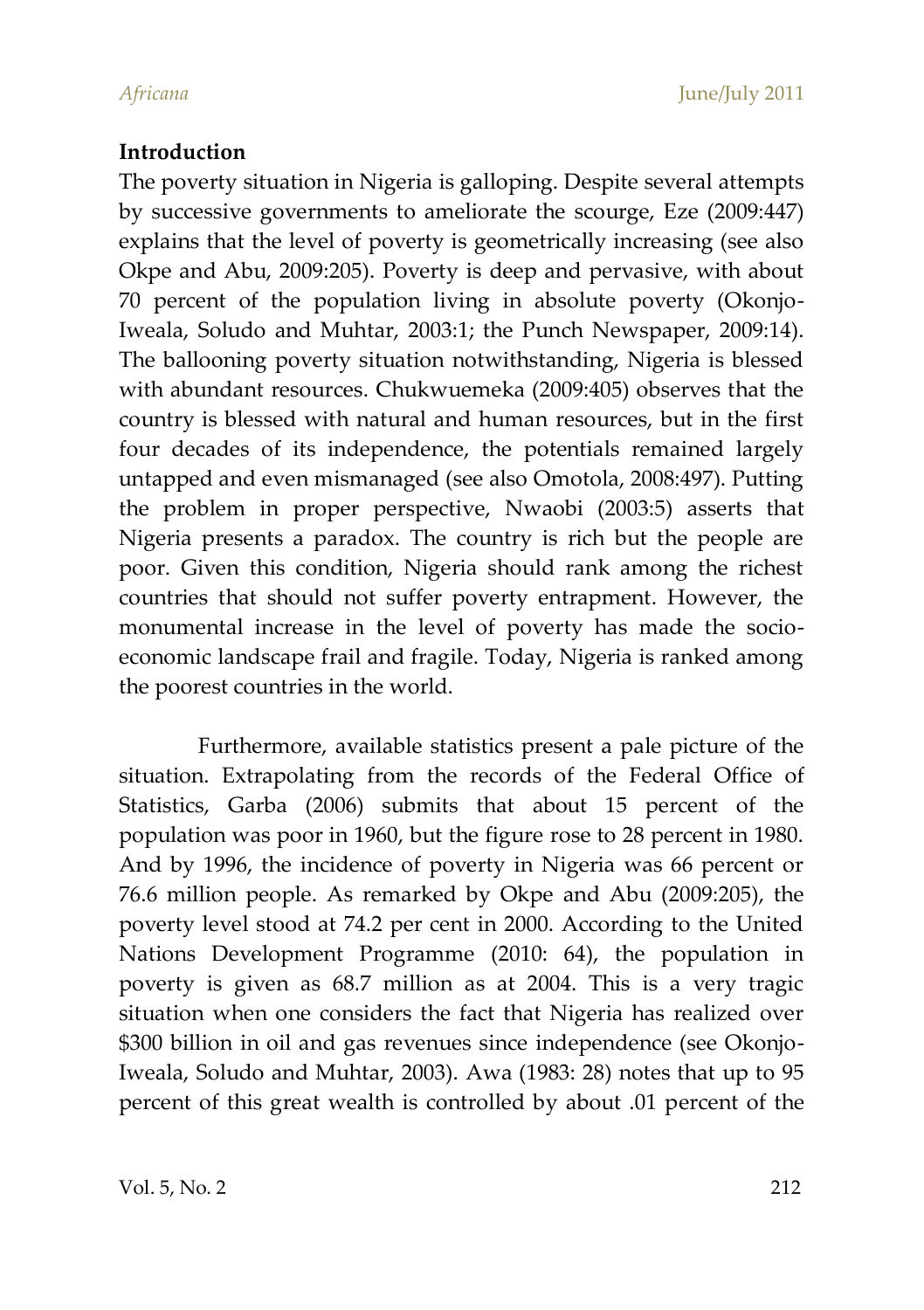population. Again, this explains the intensity of inequality in Nigeria. An analysis of the context reveals that poverty holds sway in the midst of plenty. Nigeria is the eight largest oil producing country in the world but it harbours the largest population of the poor people in sub-Saharan Africa, and is ranked 158th on Human Development Index. There is equally pervasive high-income inequality, which has perpetuated the concentration of wealth in the hands of few individuals (see Action aid Nigeria, 2009:5). However, this is an iniquitous practice that needs to be redressed.

The fight against poverty has been a central plank of development planning since independence in 1960 and about fifteen ministries, fourteen specialized agencies, and nineteen donor agencies and non-governmental organizations have been involved in the decades of this crusade but about 70 percent of Nigerians still live in poverty (see Soludo, 2003: 27). Observers have unanimously agreed that successive government's interventions have failed to achieve the objectives for which they were established (See Ovwasa, 2000:73; Adesopo, 2008; 219-222; Omotola, 2008:505-512). The failure to effectively combat the problem has largely been blamed on infrastructural decay, endemic corruption, and poor governance and accountability (see Okonjo-Iweala, Soludo and Muhtar, 2003:1).

With the recognition of poverty as a common denominator in the global community (see Ovwasa, 2006:65; Development Assistance Committee, 2001; Nwaobi, 2003:2), the Millennium Development Goals (MDGs) were adopted in September 2000. As reported by Social Watch (2008), the overall goal of the Millennium Declaration which gave birth to the MDGs was a reinstatement of commitment to free all men, women and children from the abject and dehumanizing conditions of extreme poverty by the year 2015.With reference to sub-Saharan Africa including Nigeria, the inauguration of the MDGs more or less represents an exit strategy from poverty trap. The global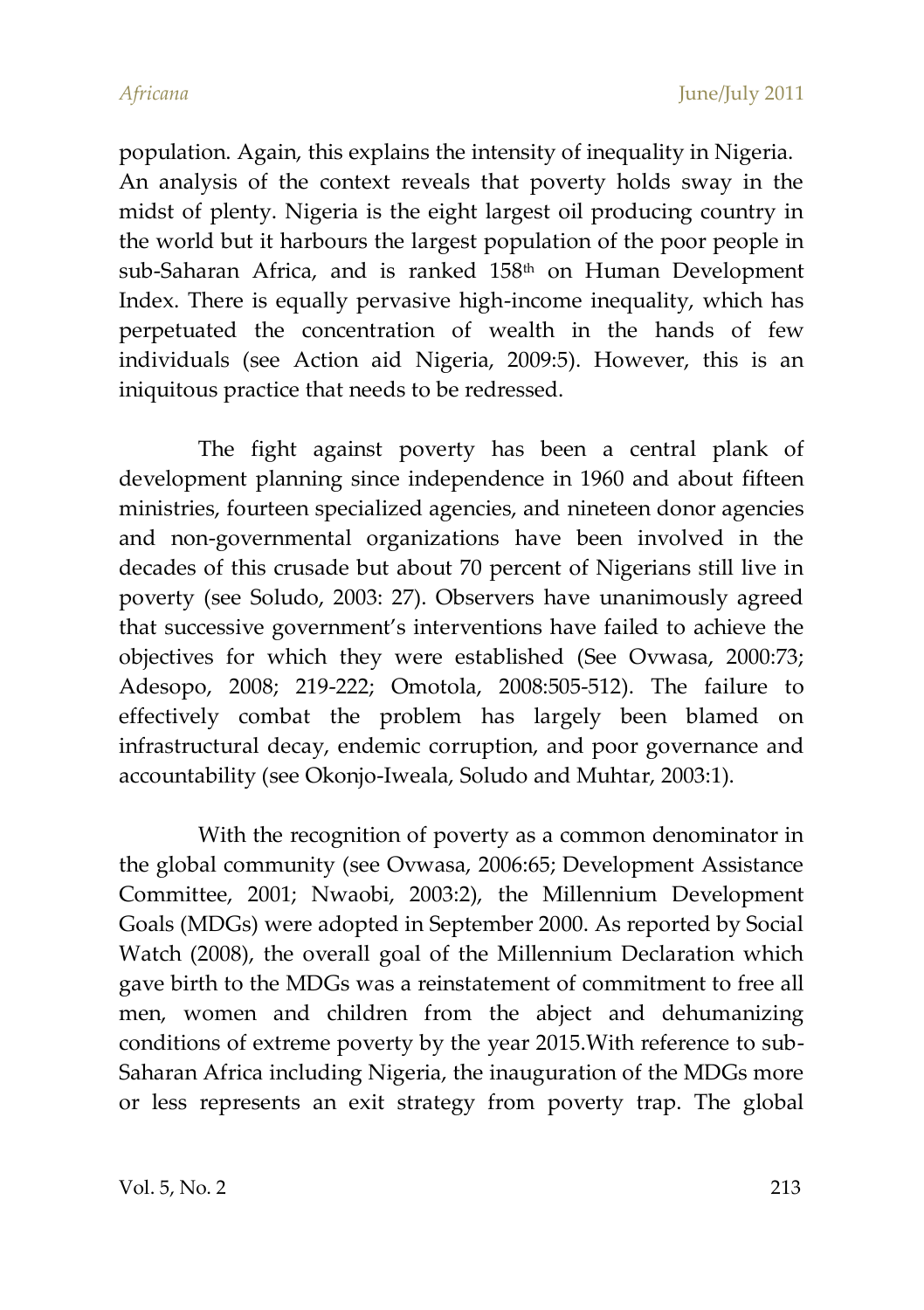partnership for development which constitutes the substance of goal 8 reflects the commitment of the industrialized North to the fight against poverty in the developing world through official development assistance. In view of the practical impact of the MDGs on the different dimensions of poverty in Nigeria, the MDGs have been fully domesticated through the creation of MDGs office. Despite the implementation of the MDGs in Nigeria and the activities of other poverty alleviation agencies, the scourge still remains widespread. Therefore, given this background analysis, the paper critically examines the problems and prospects of achieving a remarkable reduction in Nigeria's poverty profile within the framework of the MDGs by the target year of 2015.

#### **Conceptual Dissection of Poverty**

There is no one-size-fits-all definition of poverty. This is obviously because the concept is a multi-dimensional in nature and can be approached from different perspectives. As a result, Eze (2009:446) submits that there is a plethora of literature on the concept of poverty. Quite a number of works have been done on the concept of poverty but rather than reaching a consensus on its meaning, scholarly works have proliferated alternative poverty concepts and indicators. This condition explains the complexity involved in the conceptual analysis and dissection of poverty.

Maxwell (1992:2) asks a number of agitating questions bordering on the current terminology of poverty. Is poverty simply about the level of income obtained by households or individuals? Is it about lack of access to social services? Or is it more correctly understood as the inability to participate in society economically, socially, culturally and politically? According to Maxwell, the posers above reflects the complexity of measurement which mirrors the complexity of definition, and the complexity increases where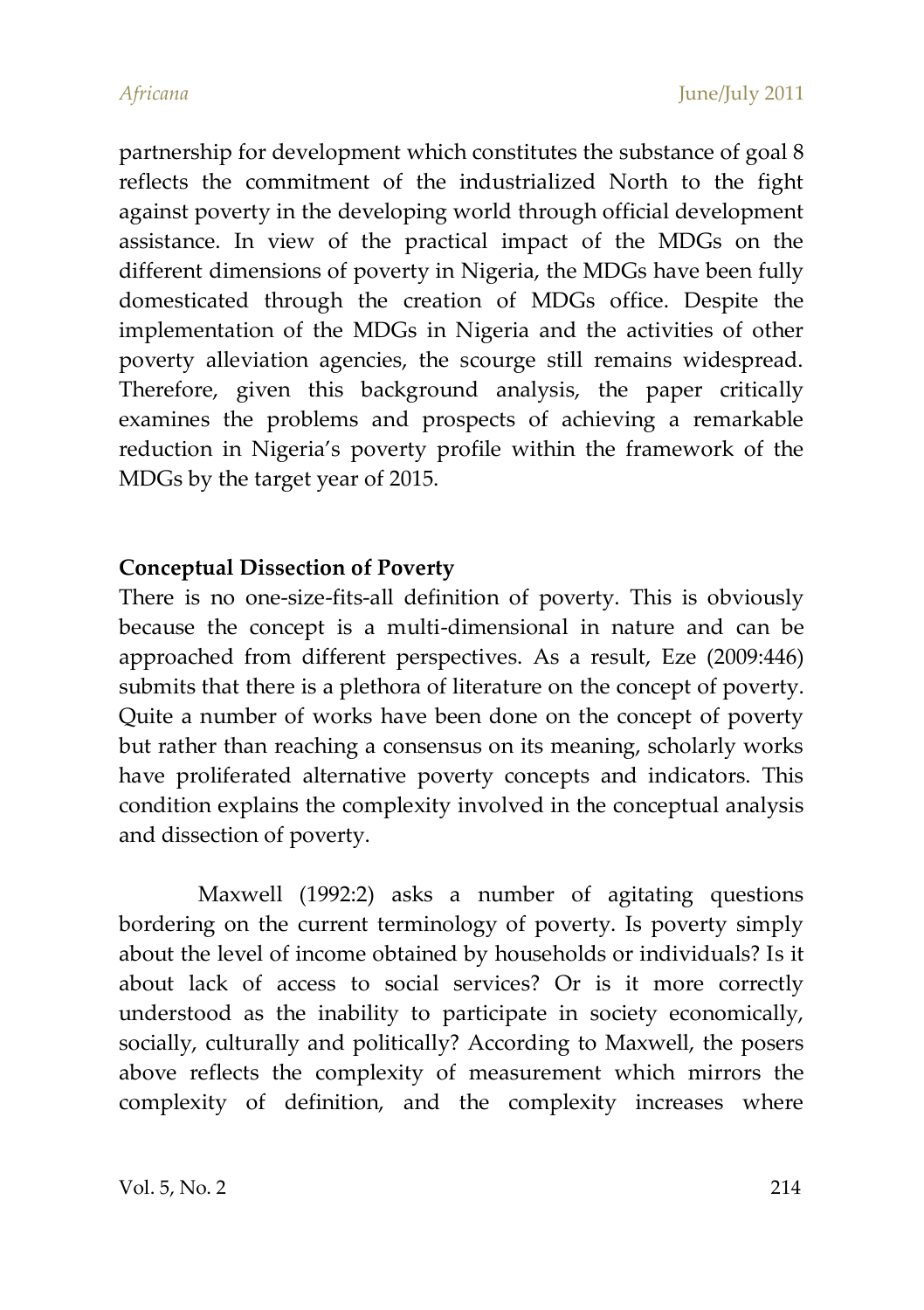participatory methods are used and people define their own indicators of poverty. However, beyond the complexities, the posers represent the different dimensions of poverty from income and consumption poverty to vulnerability, deprivation, powerlessness and isolation.

The complexities above notwithstanding, different ideas have been expressed on the concept of poverty. The concept has been defined in absolute sense. The World Bank (2000) defines absolute poverty as 'a condition of life degraded by diseases, deprivation and squalor. Again, in relative sense, poverty implies relative deprivation (see Bradshaw, 2006:4) However, Rocha (1998:1) notes that the persistence of chronic deprivation of basic needs nowadays makes absolute poverty the obvious priority in terms of definition, measurement and political action from the international point of view.

Gore (2002:6) explains the concept of 'all-pervasive' poverty. According to him, poverty is all-pervasive where the majority of the population lives at or below income levels sufficient to meet their basic needs, and the available resources even where equally distributed, are barely sufficient to meet the basic needs of the population. Gore reiterates further that pervasive poverty leads to environmental degradation, as people have to eat into the environmental capital stock to survive. When this happens, the productivity of key assets on which livelihood depends is greatly undermined.

Development Assistance Committee (DAC) (2001) posits that poverty encompasses different dimensions of deprivation that relate to human capabilities including consumption and food security, health, education, rights, voice, security, dignity and decent work. Nwaobi (2003:3) also identifies the dimensions highlighted by poor people to include lack of income and assets to attain basic necessities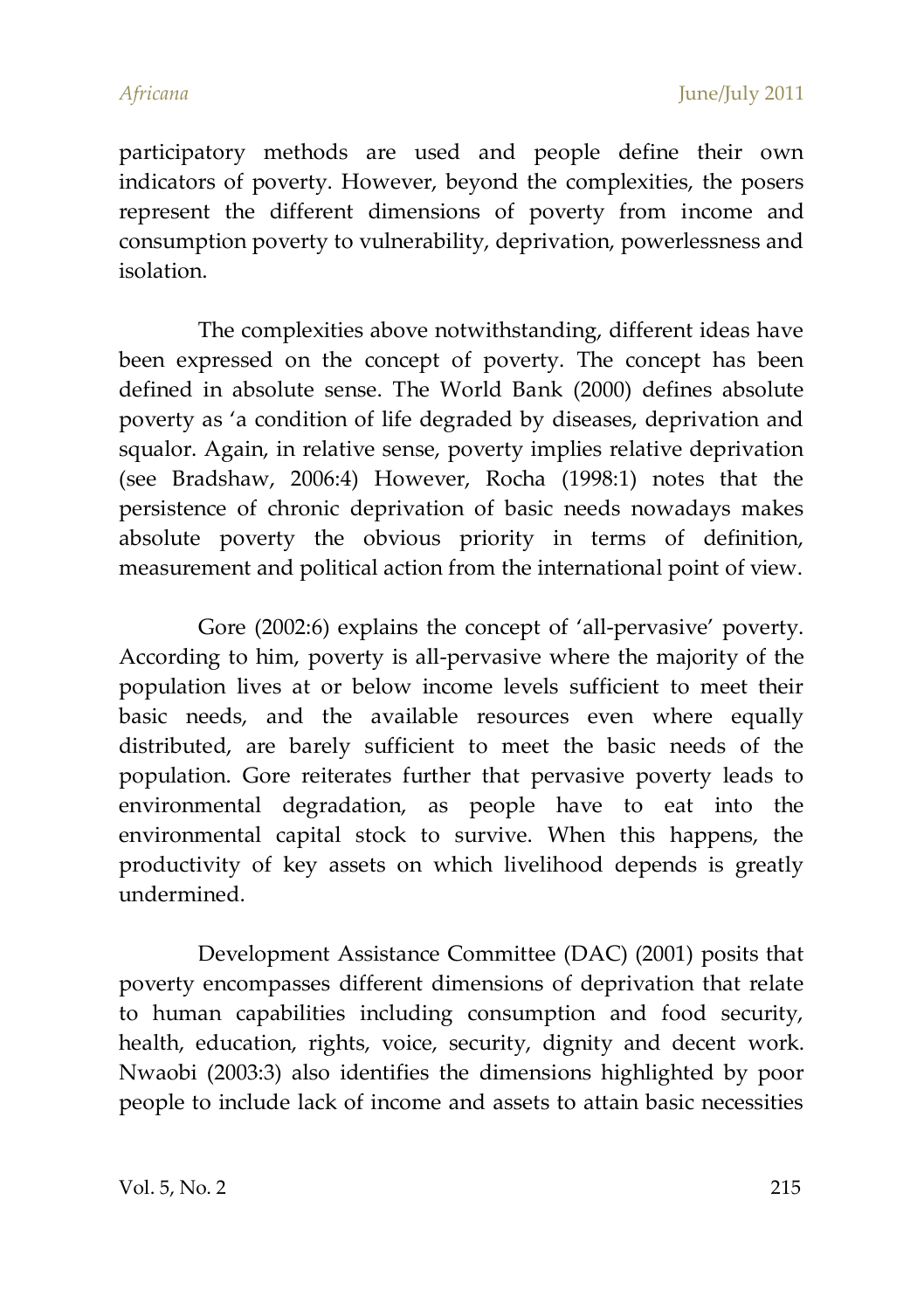(food, shelter, clothing and acceptable levels of health and education), sense of voicelessness and powerlessness in the institutions of the state and society; and vulnerability to adverse shocks.

Basically, the different approaches to poverty comprises deprivation, which focuses on the non-fulfillment of basic material or biological needs including such elements as lack of autonomy, powerlessness, and lack of dignity; vulnerability and its relationship to poverty; inequality which has emerged as a central concern; and the violation of basic human rights (see Shaffer, 2001:4).

The juxtaposition of the conceptual analysis above and the practical reality in Nigeria reveals that there is high-level mass and pervasive poverty in the country. This explains why the attainment of the MDGs and poverty reduction in Nigeria require massive efforts from governments at all levels and other stakeholders including the international donors.

#### **Poverty Profile and the Failure of Government's Interventions**

As noted by Ovwasa (2000:68), evidence abounds to illustrate that Nigeria is a poor nation. This position is justified because a large percentage of the population lives below the poverty line. Socioeconomic indicators also present a pale picture of the situation. Four decades after independence, Nigeria remains a poor country with an annual per capital income of barely \$300. This figure is below the sub-Saharan average of \$450 (see AFPODEV, 2006). At the dawn of the third millennium, approximately 70 percent of the population still lived on less than US \$1 a day, an indication of extreme poverty. Real GDP growth has remained sluggish averaging 3.5 per cent per annum since 2000 (see AFRODAD, 2005: iv & 1). Furthermore, Igbuzor (2006) observes that Nigeria is among the 20 countries in the world with the widest gap between the rich and the poor. According to Earth Trends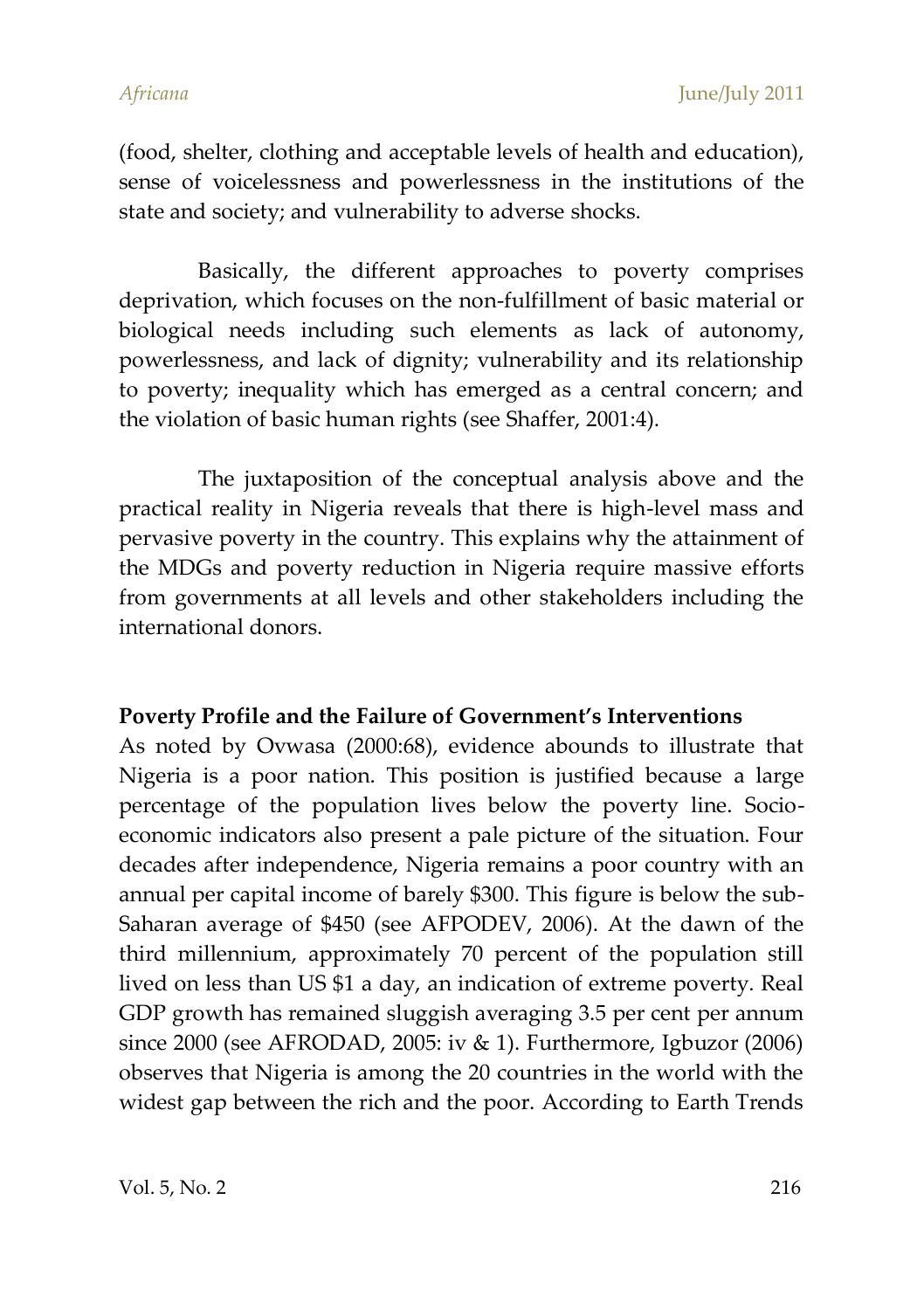*Africana* June/July 2011

(2003), the total income earned by the richest 20 percent of the population is 55.7 percent while the total income earned by the poorest 20 percent is 4.4 percent. In terms of human development index, Nigeria is ranked 158<sup>th</sup> of the 159 countries surveyed in 2005 (CIA World Fact Book, 2009; Oshewolo, 2010b).

Using selected world development indicators, the life expectancy at birth in 2006 for male and female in Nigeria was 46 and 47 years respectively. Between 2000 and 2007, 27.2 percent of children under five were malnourished. This is alarming compared to the figure of 3.7 percent between the same periods in Brazil, another emerging economy. Worse still, the mortality rate for children under five is given as 191 per 1000 births in 2006. This is unacceptably high compared to the figures of 69 per 1000 births in South Africa, 108 per 1000 births in Togo and 120 per 1000 births in Ghana (see World Bank, 2008; Oshewolo, 2010b). By economic rating, even on the continent of Africa, Nigeria is poorly ranked.

The pervasive poverty situation in Nigeria clearly betrays the high hopes at independence that the country would emerge as a major industrial haven in the world. The high hopes were hinged on the availability of abundant natural and material resources in the country. Today, Nigeria is ranked among the poorest economies in the world; a situation described in Nigeria's political lexicon as a 'bewildering paradox.'

In reaction to the horrendous poverty crisis in Nigeria, different interventionist programmes have been established by successive governments. Measures taken to combat poverty and promote development in the country actually started at the beginning of Nigeria's statehood. This was achieved through the adoption of different development plans. However, literatures on development in Nigeria have categorized government's efforts into two distinct time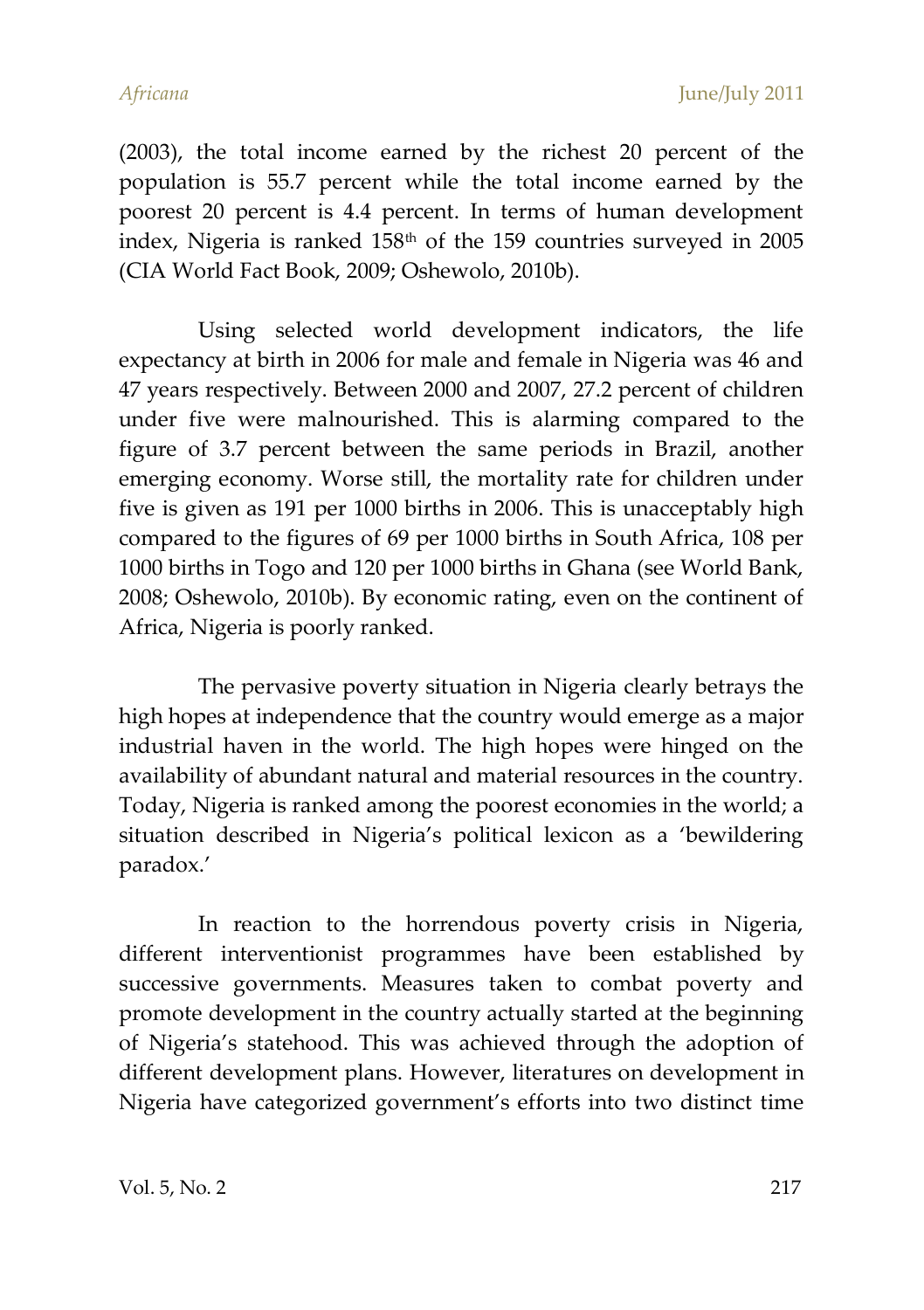#### frames or eras. These include the pre-SAP, SAP/post-SAP eras.

The policies of the Pre-SAP era, described as essentially ad hoc, included Operation Feed the Nation (OFN), Free and Compulsory Primary Education (FCPE), Green Revolution, Low Cost Housing, River Basin Development Authorities (RBDA), National Agricultural Land Development Authority (NALDA), Agricultural Development Programme (ADP), Agricultural Credit Guarantee Scheme (ACGS), Strategic Grains Reserves Programme (SGRP), Rural Electrification Scheme (RES) and Rural Banking Programme (RBP) (see Garba, 2006; Omotola, 2008:506; Chukwuemeka, 2009:406). During the SAP era, which witnessed the worsening of the socioeconomic and political situation of the country, the government equally made some attempts to fight the scourge of poverty (Omotola, 2008:506). These programmes included the Directorate for Food, Roads and Rural Infrastructure (DFRRI), National Directorate of Employment (NDE), Better Life Programme (BLP), People's Bank of Nigeria (PBN), Community Banks Programme, Family Support programmes (FSP) and Family Economic Advancement Programme (FEAP) (See Garba, 2006; Eze, 2009: 447).

These antipoverty measures notwithstanding, poverty has consistently been on the increase in Nigeria, showing the ineffectiveness of the strategies and programmes. The policies of the pre-SAP and SAP eras obviously failed to eradicate poverty in Nigeria. During these periods, the poverty situation in Nigeria was steadily increasing. The failure of these measures has been attributed to lack of targeting mechanisms for the poor; political and policy instability; inadequate coordination of various programmes; several budgetary, management and governance problems; lack of accountability and transparency; and lack of mechanisms for the sustainability of the programmes (see Obadan, 2001:166-167; Oshewolo, 2010a).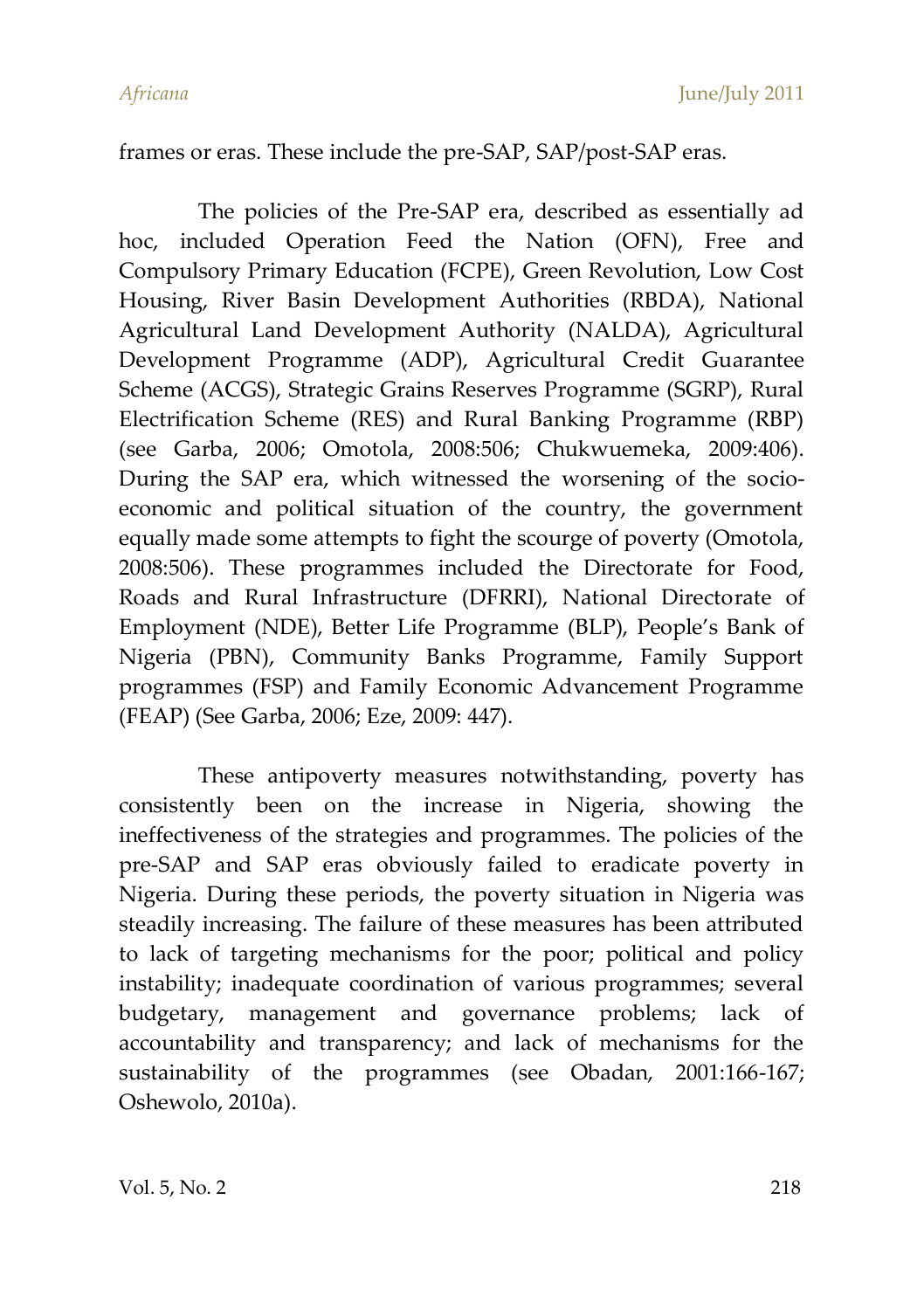With the birth of democracy and inauguration of Nigeria's fourth republic in 1999, the Poverty Alleviation Programme (PAP) came on board as an interim antipoverty measure (see Nwaobi, 2003:16). As observed by Chukwuemeka (2009:447), the programme was targeted at correcting the deficiencies of the past efforts of alleviating poverty through the objective of providing direct jobs to 200,000 unemployed people (see also Obadan, 2001:166-167). Despite the introduction of the Poverty Alleviation Programme, poverty incidence in Nigeria remained perpetually high. Following the ineffectiveness of the programme, the government came up with the National Poverty Eradication Programme (NAPEP) in 2001 (see Omotola, 2008:2009). According to Elumilade, Asaolu and Adereti (2006:70), the new programme has been structured to integrate four sectoral schemes which include Youth Empowerment Scheme (YES), Rural Infrastructure Development Scheme (RIDS), Social Welfare Service Scheme (SOWESS) and Natural Resources Development and Conservation Scheme (NRDCS). Although NAPEP appears to be well crafted but the prevalence of poverty in Nigeria and the various dimensions it has taken place the performance of NAPEP in the realm of prospective analysis.

Also worth mentioning is the National Economic Empowerment and Development Strategy (NEEDS) described as a medium term strategy. The implementation of NEEDS rests on four major strategies. First, it aims at reforming government and institutions by fighting corruption, ensuring transparency and promoting rule of law and strict enforcement of contracts. Another strategy is to grow the private sector as the engine of growth and wealth creation, employment generation and poverty reduction. Third, it seeks to implement a social charter with emphasis on people's welfare, health, education, employment, poverty reduction, empowerment, security, and participation. The fourth key strategy is value reorientation (see Federal Government of Nigeria, 2004:4;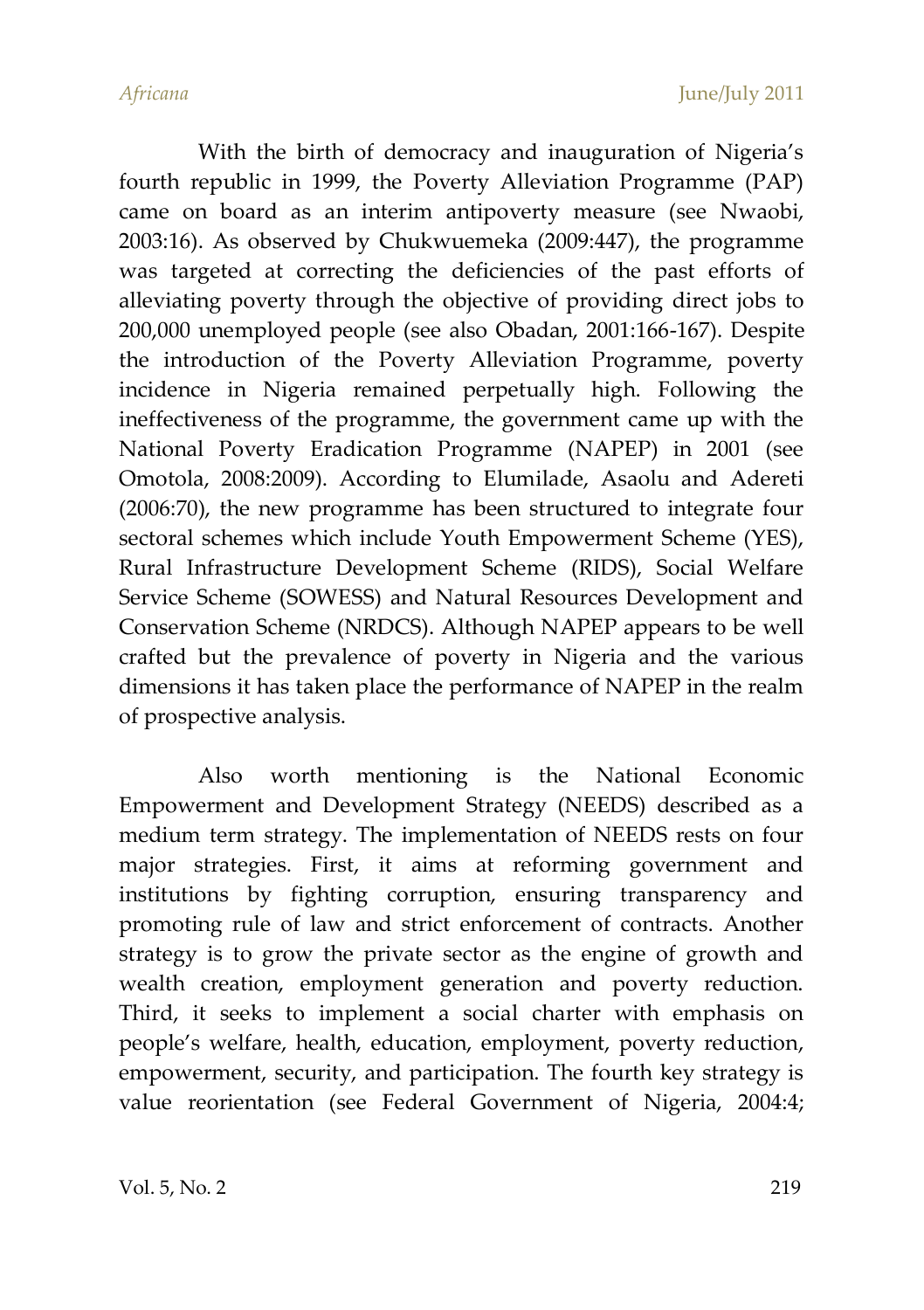Omotola, 2008:511; Chukwuemeka, 2009:407). NEEDS is a national framework of action, which has its equivalent at the state and local government levels as State Economic Empowerment and Development Strategies (SEEDS) and Local Economic Empowerment and Development Strategies (LEEDS) respectively (AFPODEV, 2006). The implementation also stresses collaboration and coordination between the federal and state governments, donor agencies, the private sector, civil society, NGOs and other stakeholders (see Action aid Nigeria, 2009:7). As a home-grown strategy, NEEDS has been described as the Nigerian version of the MDGs (see AFPODEV, 2006).

The civilian administration that started in 2007 under the leadership of late President Umar Musa Yar'Adua proposed a Seven-Point Agenda of development. The agenda later became the policy thrust of the administration. The main objectives and principles of the agenda include improving the general well-being of Nigerians and making the country become one of the biggest economies in the world by the year 2020. The agenda has critical infrastructure as the first key area of focus. This includes power, transportation, national gas distribution and telecommunication. The Second focus is to address the existing issues in the Niger Delta. Food Security constitutes the third priority area. The fourth area is human capital development and the land tenure reform is the fifth key area. The sixth key area is national security while the seventh area focuses on poverty alleviation and wealth creation. Although the Seven-Point Agenda appears to have a broad coverage to address the various development challenges facing the country, it has been widely criticized by development experts. The wide ambit of the programme may not allow for proper monitoring and effective implementation. Again resource constraints may hamper the capacity of the government to productively address the wide areas covered by the programme (see Oshewolo, 2010b).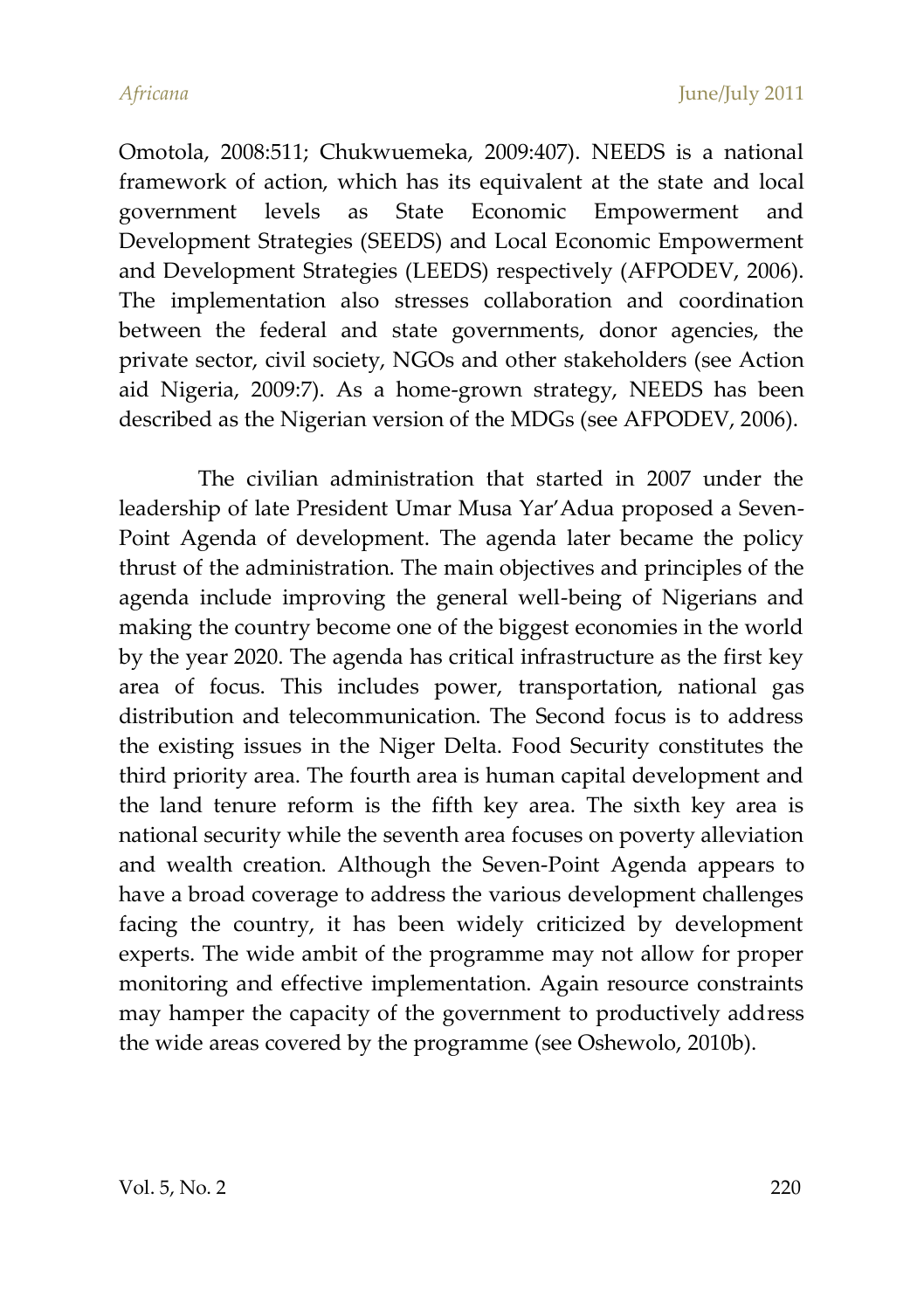As laudable as these programmes appear, poverty still remains endemic and pervasive in Nigeria. What then are the challenges? According to Garba (2006), all the poverty alleviation initiatives in Nigeria since independence have yielded very little fruit. He claims that the programmes were mostly not designed to alleviate poverty; they lacked clearly defined policy framework with proper guidelines for poverty alleviation; they suffer from political instability, interference, policy and macroeconomic dislocations; and are riddled with corruption, political deception, outright kleptomania and distasteful looting. Furthermore, in an in-depth study conducted on the poverty situation in Nigeria, Oshewolo (2010a) claims that the underdeveloped nature of inter-sectoral governance system built on institutional interaction among sectors constitutes a serious challenge. The uncoordinated collaborative efforts between the state, market and civil society is hampering government's interventionist programmes. The challenges above have made government's policies to be largely unproductive. More worrisome is even the susceptibility of the MDGs to the same factors that dislocated and impaired previous interventions.

### **Progress Report on the MDGs and the Challenges**

Ban ki-moon (2007) remarks that we have just passed the midpoint in the race to reach the MDGs by the target date of 2015 and the global score card is mixed. He claims that some regions, particularly the sub-Saharan Africa, are not on track. AFRODAD (2005: iv) reports that despite rapid advances by some countries that show that the MDGs are achievable, most countries in sub-Saharan Africa including the populous nation of Nigeria are yet to mobilize resources, political and financial supports to meet specific global challenges, especially the fight against HIV/AIDS and weak fragile economies. These positions, sadly, reflect the practical realities in Nigeria. With the present State of affairs, the attainment of the MDGs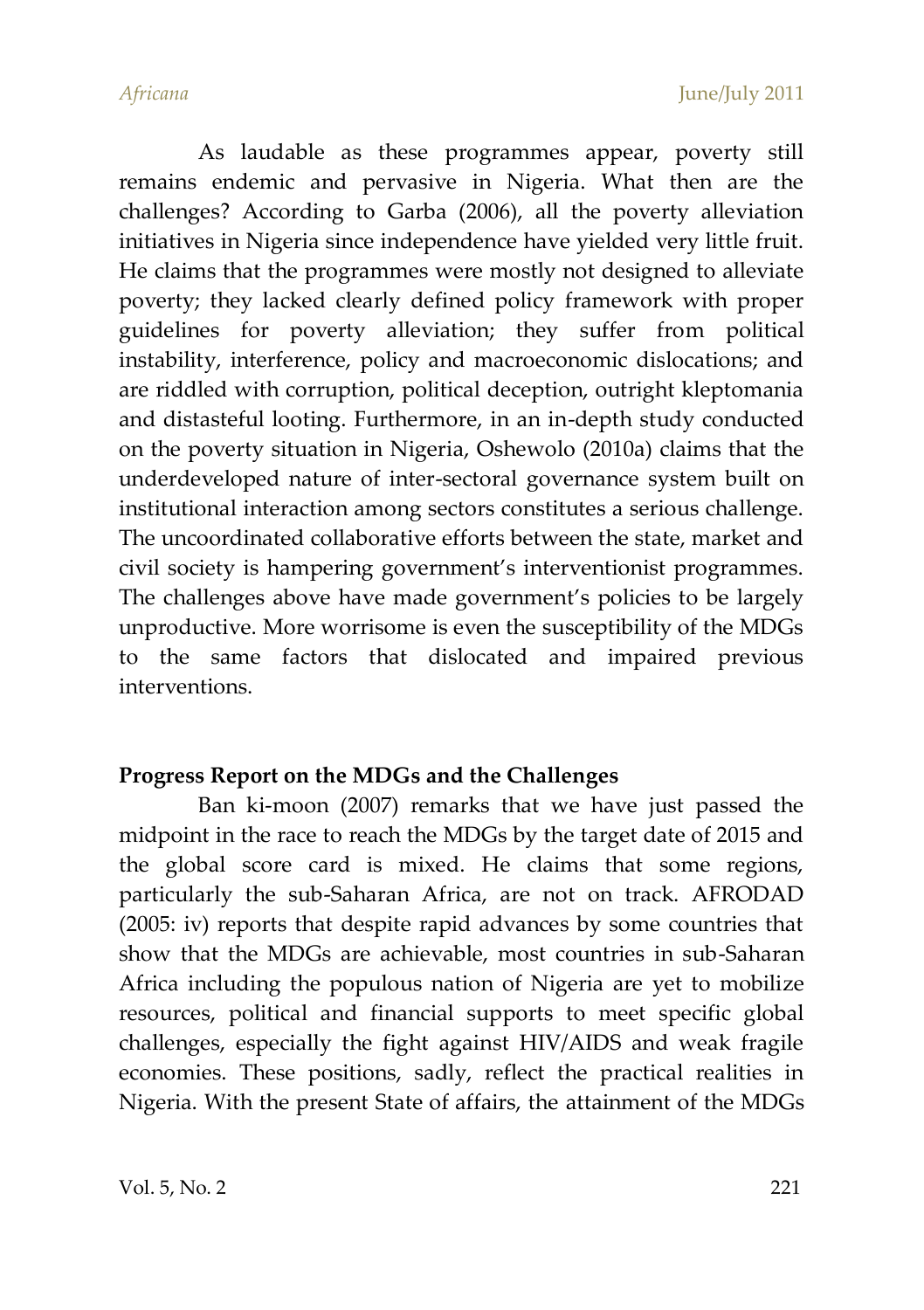benchmarked for 2015 remains a daunting challenge. If the challenges are therefore not addressed, Nigerian may remain in the doldrums for a long time to come. However, it is worth remarking that certain feats have been achieved but the current rate of progress is approximately at a snail's pace. The detail of the situation in Nigeria is shown below:

### *Goal 1: Eradicate Extreme Poverty and Hunger*

Over the period of 1980-1996, the proportion of poor people rose from 28.1 per cent in 1980 to 65.6 per cent in 1996 (AFPODEV, 2006). According to the United Nations Development Programme (2007), People living in poverty declined from 65.6% in 1996 to 54.4% in 2004 while 35 out of 100 people live in extreme poverty and about 30 out of 100 children are under-weight. Poverty incidence has been consistently higher in rural areas than urban areas while wide disparity occurs in poverty trend in the zones. Again, food crisis has become a critical dimension of Nigeria's poverty situation (see AFPODEV, 2006; the Punch Newspaper, 2009:14; News Star, 2009:35-36). A nation that is not food secured cannot boast of development As observed by AFPODEV (2006), Nigeria's population growth is clearly unsustainable and has a direct bearing on the nation's socioeconomic development in the areas of per capita income, size of labour force, new jobs required and child dependency ratio among others. The 2005 MDG report reveals that the current rate of progress is too slow to meet the target benchmarked for 2015. If the current rate is maintained, poverty incidence would reduce to 43 per cent instead of 21.4 per cent by 2015.

### *Goal 2***:** *Achieve Universal Primary Education*

According to 2005 MDG report, the efficiency of primary education has improved over the years, as the primary six completion rate increased steadily from 65 per cent in 1998 to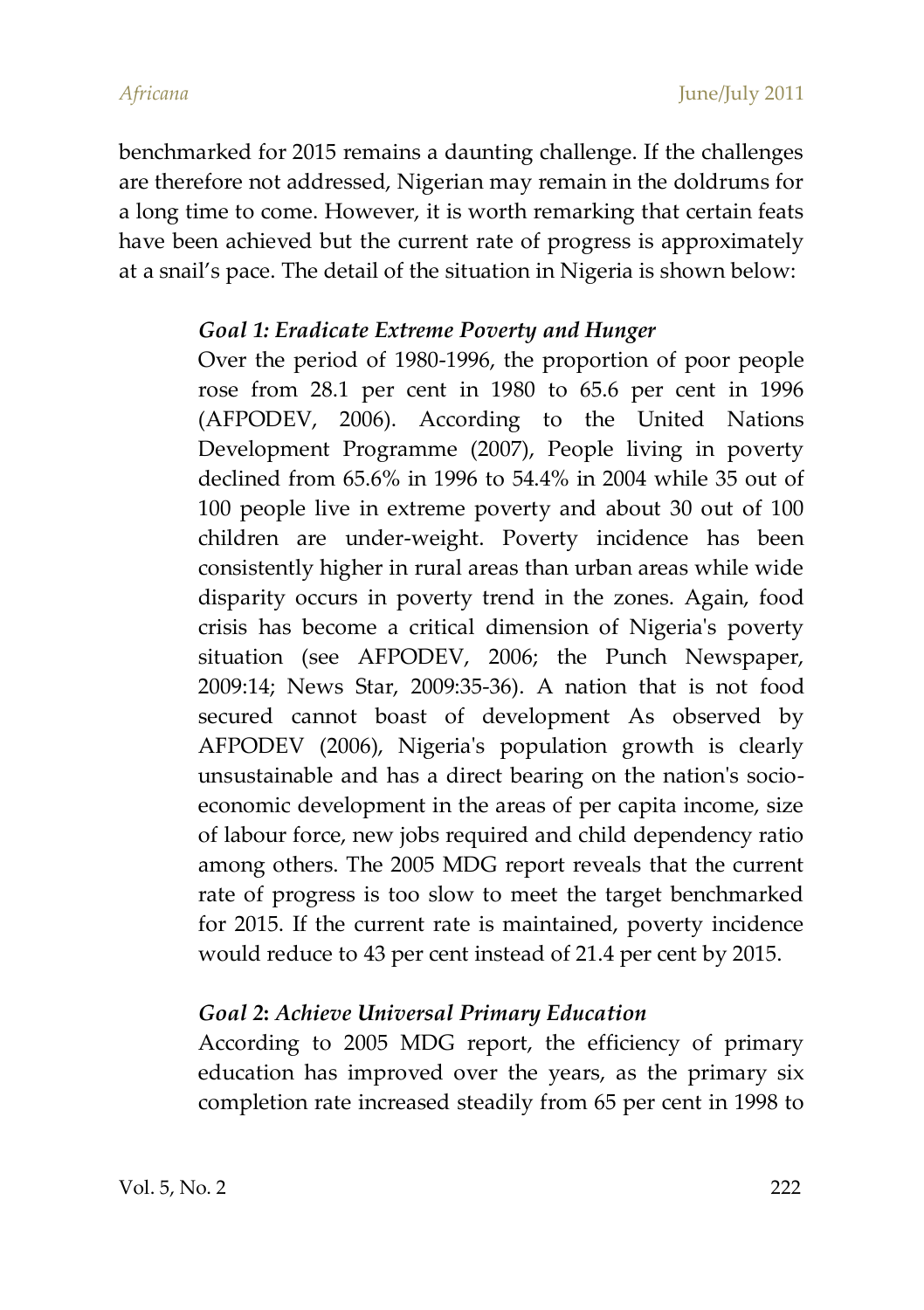83 per cent in 2001. It however declined in 2002 only to shoot up to 94 per cent in 2003. The United Nations Development Programme (2007) reports that in 2005 about 84 out of 100 school age children attended school and an increasing number stayed there through to Grade 5. Net enrolment ratio in primary school education was 84.26% in 2005 as against 81.1% in 2004. The literacy rate among 15-24 years olds also improved from 76.2% in 2004 to 80.20 in 2005. The success was bolstered by the implementation of the Universal Basic Education, improved policy environment and better intergovernmental coordination in the sector. The prospect of achieving the goal is therefore very bright.

#### *Goal 3: Promote Gender Equality and Empower Women*

The ratio of boys to girls in primary education improved from 79% in 2004 to 81% in 2005 while the proportion of women in non-agricultural wage employment stood at 79% in 2005. The proportion of women in national parliament was 5.76% as against 30% target. Secondary school enrolment has increased for both males and females at the tertiary level (see United Nations Development Programme, 2007). From the report of UNICEF (2010), female adult literacy rate as a % of males between 2003 and 2007 is given as 80. In view of this situation, the incentives for parents to send their girl-children to school and keep them there should be strengthened (see United Nations Development Programme, 2007).

#### *Goal 4: Reduce Child Mortality*

Reduction of child mortality remains a key challenge. The infant mortality rate which was 91 per 1000 live births in 1990 declined to 75 in 1999 only to shoot up again to 100 in 2003 (MDG 2005 Report). As against the global target of 30/1000 live births, in 2005, Nigeria had 110/1000 live births. Low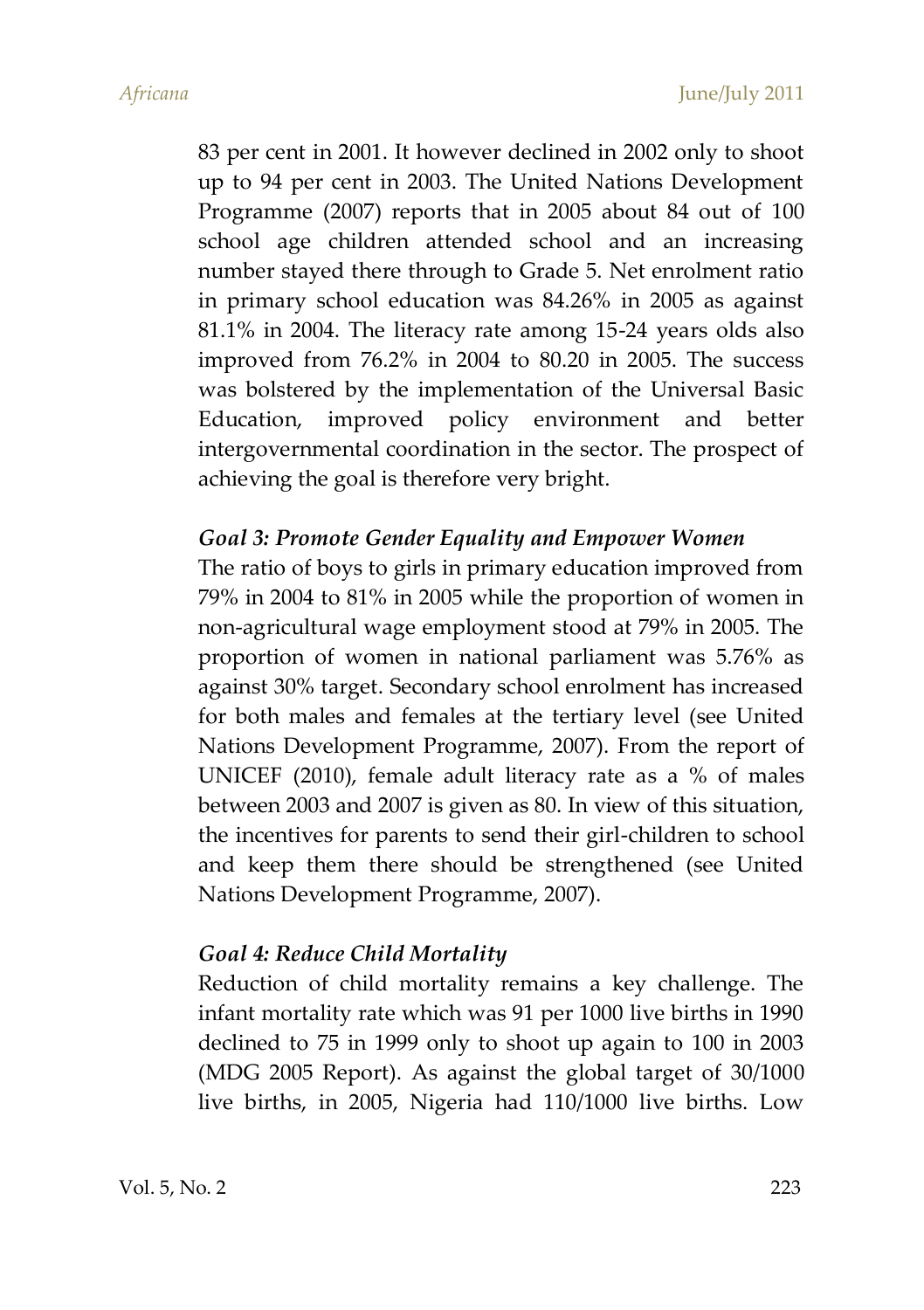maternal education, low coverage of immunization, weak primary health care system, and high incidence of poverty and inequality and poor household practice accounted for high mortality rate. Under five mortality rate (per 1000 live births) improved from 201 in 2003 to 197 in 2004 as against the target of 64 in 2015 (see United Nations Development Programme, 2007). According to UNICEF (2010), under five mortality rate in 2008 is given as 186. The United Nations Development Programme (2007) reports that the Percentage of one-year olds fully immunized against measles rose from 31.4 in 2003 to 50.0 in 2004. Yet wide disparities subsist between rural and urban centres and among geographical zones. Again, 64 per cent of births in Nigeria are classified as high risk birth. Approximately 88,400 of the 340,000 infant deaths each year representing 26 per cent are preventable if women practice healthy fertility behaviour (see AFPODEV, 2006).

#### *Goal 5: Improve Maternal Health*

Maternal mortality also remains a daunting challenge. Nigeria has one of the highest levels of maternal mortality in the world, at approximately 1000 per 100,000 live births in the late 1990s to 2001 (AFPODEV, 2006). The United Nations Development Programme (2007) reports that against a global target of less than 75/100,000 live births in 2015; Nigeria had 800/100,000 live births in 2004. Rural areas and Northern regions are worse than the national average. About 15% and 46% of rural and urban dwellers did not go for antenatal care while about 44% deliveries were attended to by skilled health care personnel. About 2 million women of reproductive age do not survive pregnancy or child birth in 2004. UNICEF (2010) reports that women that enjoyed access to antenatal care coverage at least once, and women attended to by skilled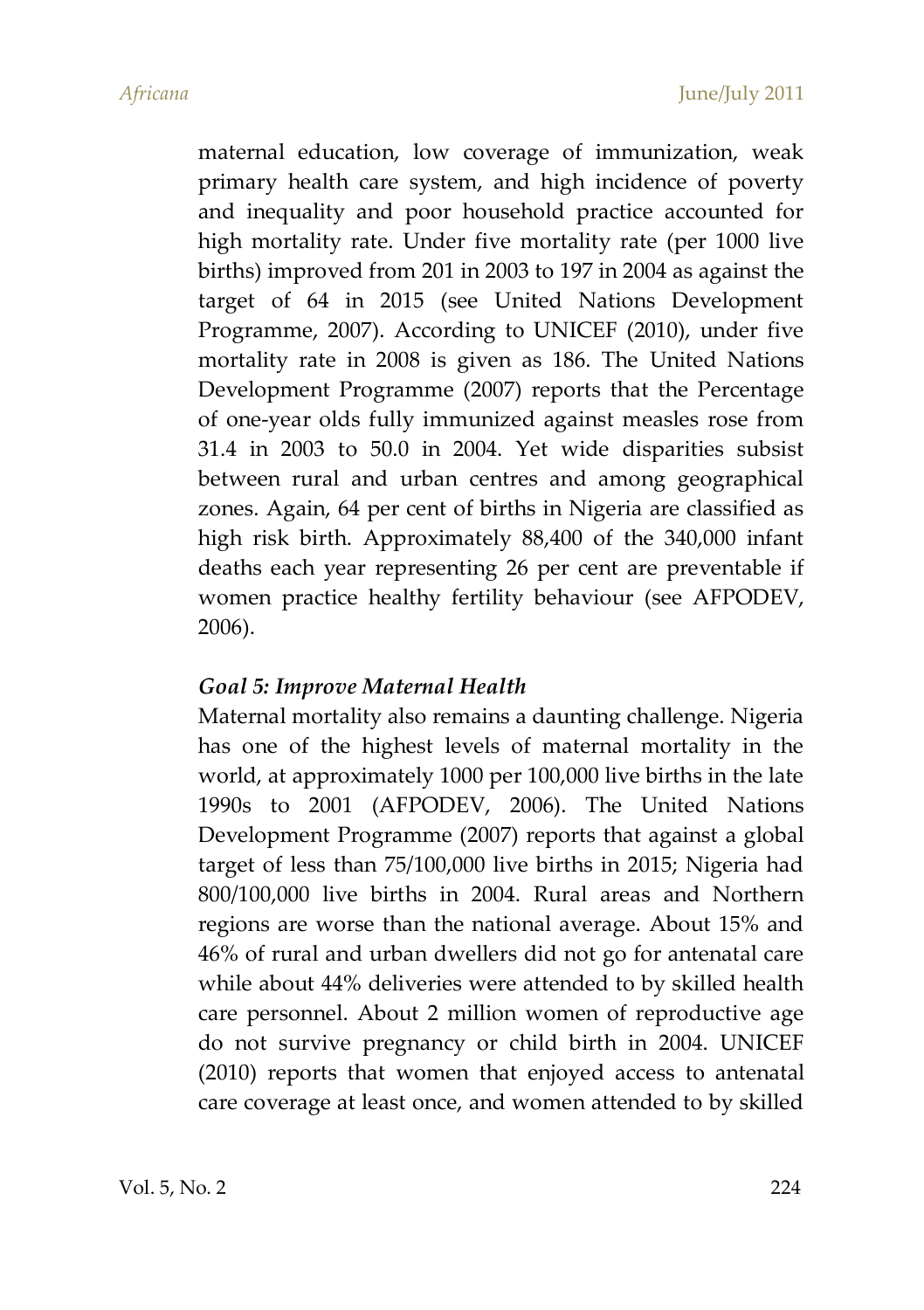health personnel between 2003 and 2008 were 58 per cent and 39 per cent respectively. The challenges here include teenage pregnancy, child labour, child marriage, child disability, high cost of treatment, harmful cultural and social practices like female genital mutilation, low patronage of health infrastructures, and non-availability of health personnel especially in rural areas.

#### *Goal 6: Combat HIV-AIDS, Malaria and other Diseases*

Since the identification of the first HIV/AIDS case in mid 1980s, the HIV prevalence rate has continually been on the increase, from 1.8 per cent to 5.8 per cent between 1991 and 2001 (MDG 2005 Report). But the United Nations Development Programme (2007) reports that the HIV prevalence rate fell from 5.8% in 2001 through to 2005 to 4.4%. Prevalence across the states, however, varied significantly. Although AIDS-Orphans remain on the increase, the percentage of the people reporting the use of condom during sexual intercourse with non-regular partners increased. Malaria and TB remain public health problems. Malaria accounted for 60% of all outpatient attendance, 30% of all hospital admissions and 300,000 death annually. Blood transmission, unsafe injection and sexual practices are key drivers of HIV/AIDS while stigmatization and discrimination against people living with HIV/AIDS still remain rife. Poor sanitation and High cost of treatment accounted for the prevalence of malaria while poor reporting network and weak public education are responsible for the spread of TB (see United Nations Development Programme, 2007).

#### *Goal 7: Ensure Environmental Sustainability*

The country is endowed with abundant environmental resources but high population growth rate and increasing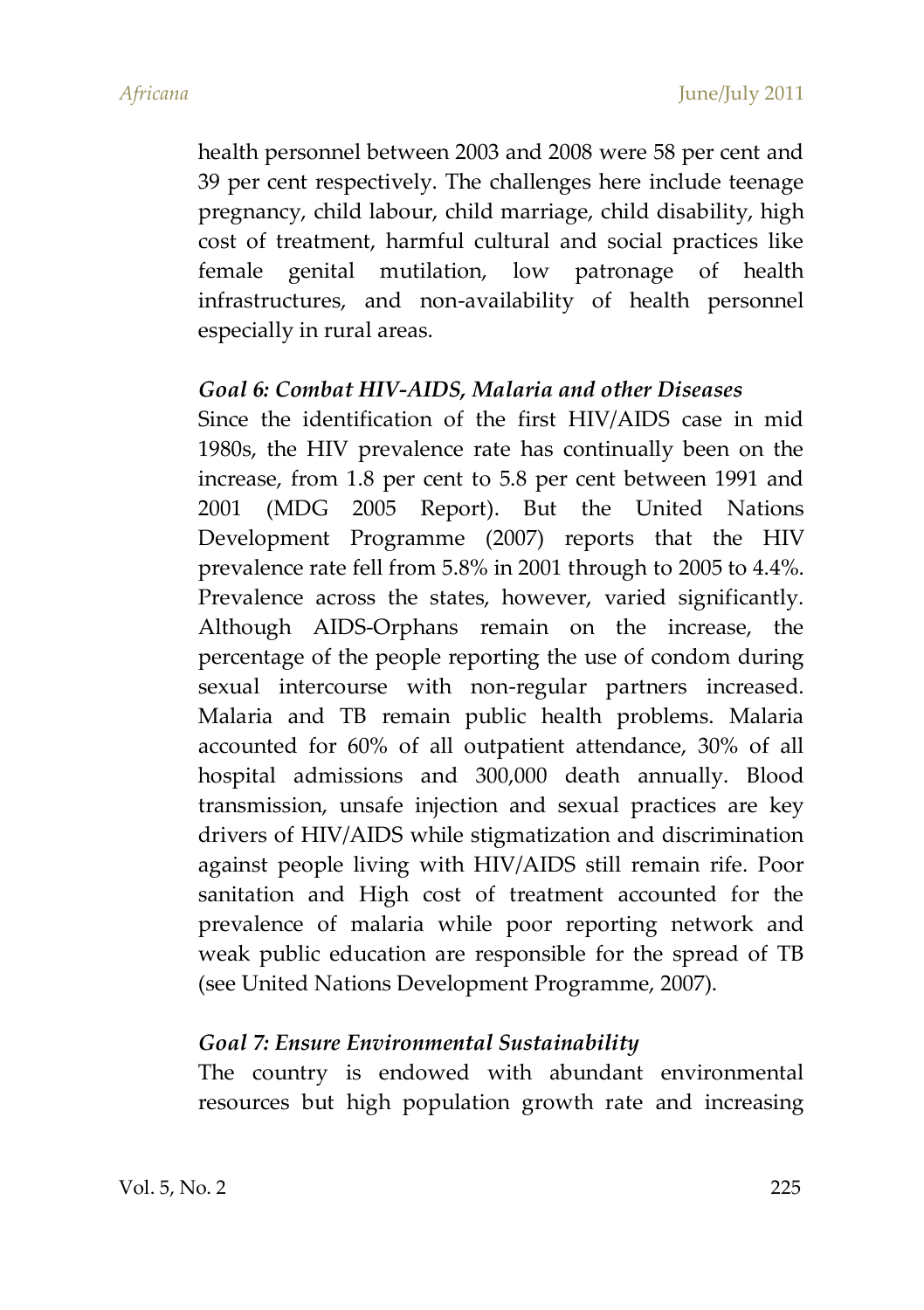demand for these resources threaten environmental sustainability (MDG 2005 Report). According to the United Nations Development Programme (2007), Nigeria's rich environmental resources base is being undermined by deforestation (3.5% per annum), erosion, desertification, gas flare and oil pollution. Access to safe drinking water is improving but access to sanitation is still low while housing has reached a crisis point with only 31.0% having secured tenure. Environmental programmes need to be mainstreamed into the development agenda of federal, state and local governments while resources for environmental management should be increased appreciably.

### *Goal 8: Develop a Global Partnership for Development*

The United Nations Development Programme (2007) reports that Nigeria has enjoyed the benefits of progressive partnership with the international community. The decision to exit the Paris Club creditors was finalized in 2005. Debt service as a percentage of exports of goods and services improved from 7.3% in 2004 to 3.4% in 2005, while foreign private investment also improved significantly. However, access of Nigeria's Agricultural and Semi-processed goods to industrial countries market remains weak. Improved macroeconomic management, promoting transparent and accountable governance and substantial structural reforms are central to improved partnership (see also MDG 2005 Report).

Given the current progress on the MDGs in Nigeria, the fundamental question now is whether Nigeria can or cannot attain the MDGs. Igbuzor (2006:4) observes that there is no straight forward answer to such question and that the answer can either be in the negative or affirmative. What appears to be real, however, is that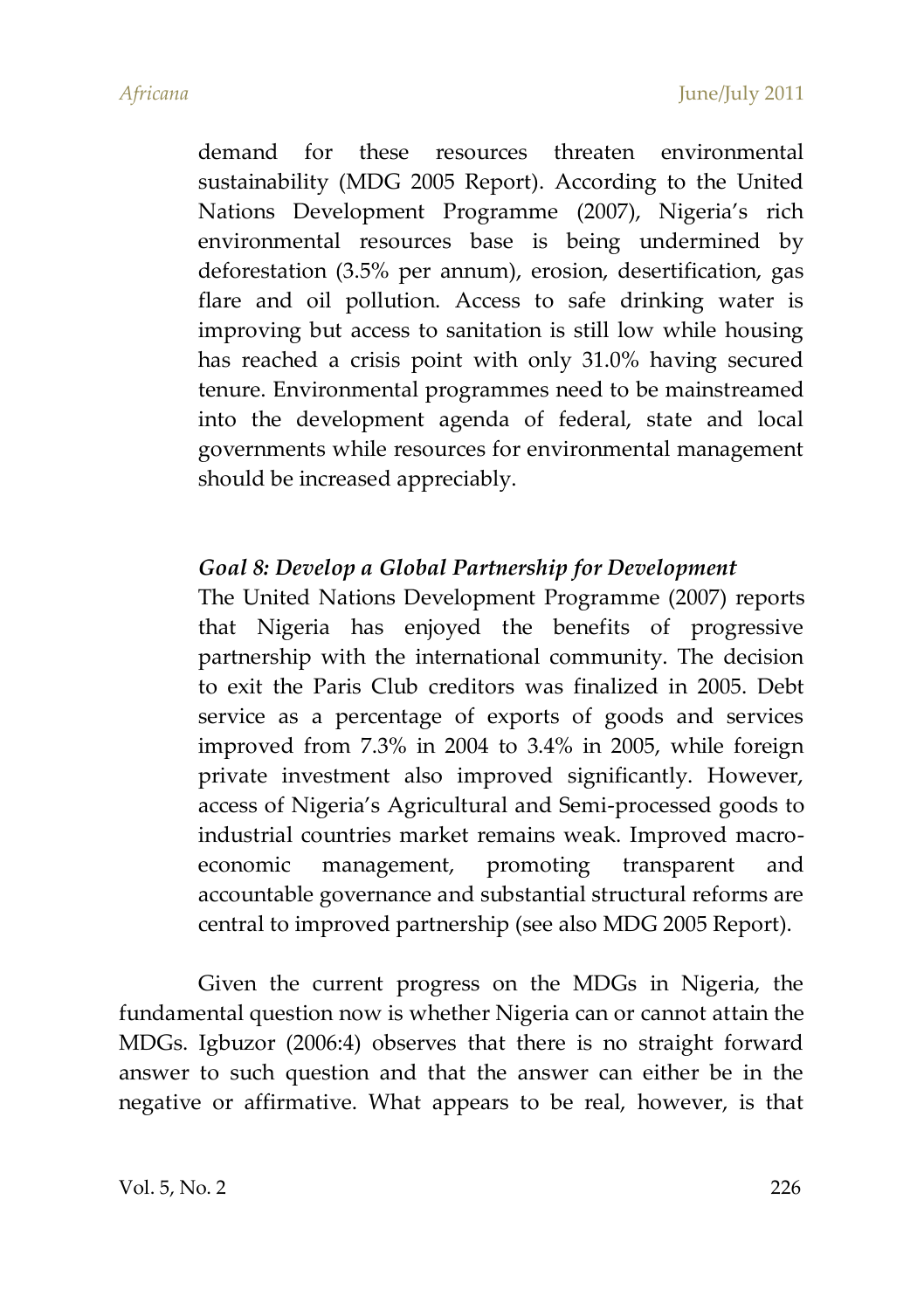there are challenges. For instance, there is the problem of data. As reported Chiedozie (2010), the federal government has admitted that the efforts by the country to meet the MDGs by 2015 were being undermined by the lack of adequate data on the various interventionist programmes at all levels of government. Without adequate data, how do we evaluate performance and make further planning? No doubt, data is a huge challenge. In the report of the Centre for Democracy and Development (2007), accurate and timely statistical figures including gender disaggregated data must be in place for effective economic development planning to take place in Nigeria.

Also, the Official Development Assistance which comes mainly from OECD countries to bridge the financing gap and promote economic development in the developing world has been observed to be generally low in Nigeria. According to AFRODAD (2005:13), ODA per capital was less than US \$ 1 at independence in 1960. It rose more or steadily to US\$ 2 in 1970. Thereafter, aid per capital fell steadily reaching US \$ 0.388 in 1979. It began to rise, reaching a peak of US \$ 3.7 in 1989. It began to fall afterwards and reached a low rate of US \$ 1.2 in 1999. Again, in 2003, aid per capital began to rise and amounted to US \$ 2.33. The MDG Report (2005) shows that the level of Official Development Assistance is increasing but still very low. Worrisomely, as observed by Shua (2010), aid often comes with a price of its own for developing nations like Nigeria: aid is often wasted on conditions that the recipient must use overpriced goods and services from donor countries; most aid do not actually go to the poorest who would need it the most; aid amounts are dwarfed by rich countries protectionism that denies market access for poor countries products; aids may fail to help the vulnerable, as aid money can often be embezzled. These factors explain why Nigeria has not been able to mobilize resources to combat poverty and achieve the MDGs.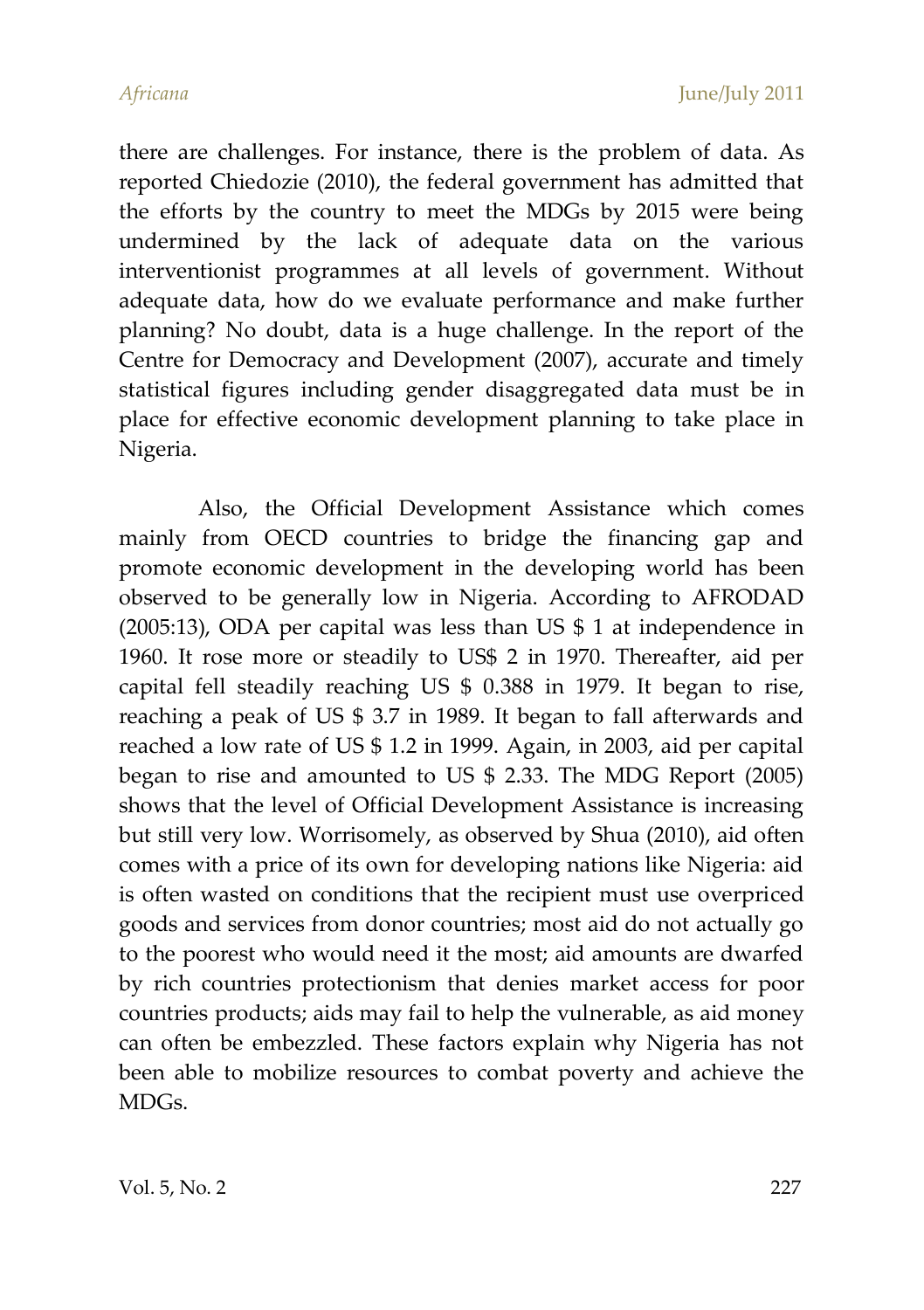Again, the level of foreign direct Investment (FDI) inflow into Nigeria is quite low. An examination of the data reported by AFRODAD (2005:16) reveals that FD1 as a percentage of GDP exceeded 3% for only two years between 1970 and 1992. Although the ratio increased to 8% in 1994, it had declined to 2% by 2003. Between 2000 and 2003, the ratio of FDI to GDP averaged a mere 2.3%. These inflows into Nigeria are rather low and compare quite unfavorably with the high inflows into Asian countries, especially China (see also Shua, 2010). AFRODAD (2005:17) reports further that with an average annual investment rate of barely 16% of GDP, Nigeria is far behind the minimum investment rate of about 30% of GDP required to reach a growth rate of at least 7.8% percent per annum and achieve the MDGs by 2015. More so, what appears to be more worrisome is the fact that the Nigerian economy remains largely undiversified. The oil sector, which attracts the most of FDI generates nearly 95% of total export earnings and obviously constitutes the mainstay of the Nigeria economy.

Furthermore, the Centre for Democracy and Development (2007) reporting the Kaduna Declaration on the MDGs identifies the key challenges to poverty reduction and the attainment of the MDGs in Nigeria. It is observed that poverty eradication requires the transformation of the Nigeria economy towards the path of sustainable industrialization that is anchored on job creation and elimination of social inequality. This is not possible within the present content of insufficient public investment in the country. Over the years, there seems to have been a deliberate and continuing curtailment of public expenditure on social service such as education and health. Where as UNESCO has set the benchmark that developing countries like Nigeria need to allocate 25% of their national budget on education, Nigeria's budgets allocate between 10 – 12% only. Similarly, where as WHO recommends that 15% of national budget be allocated to health, the figure in the last decade has been less than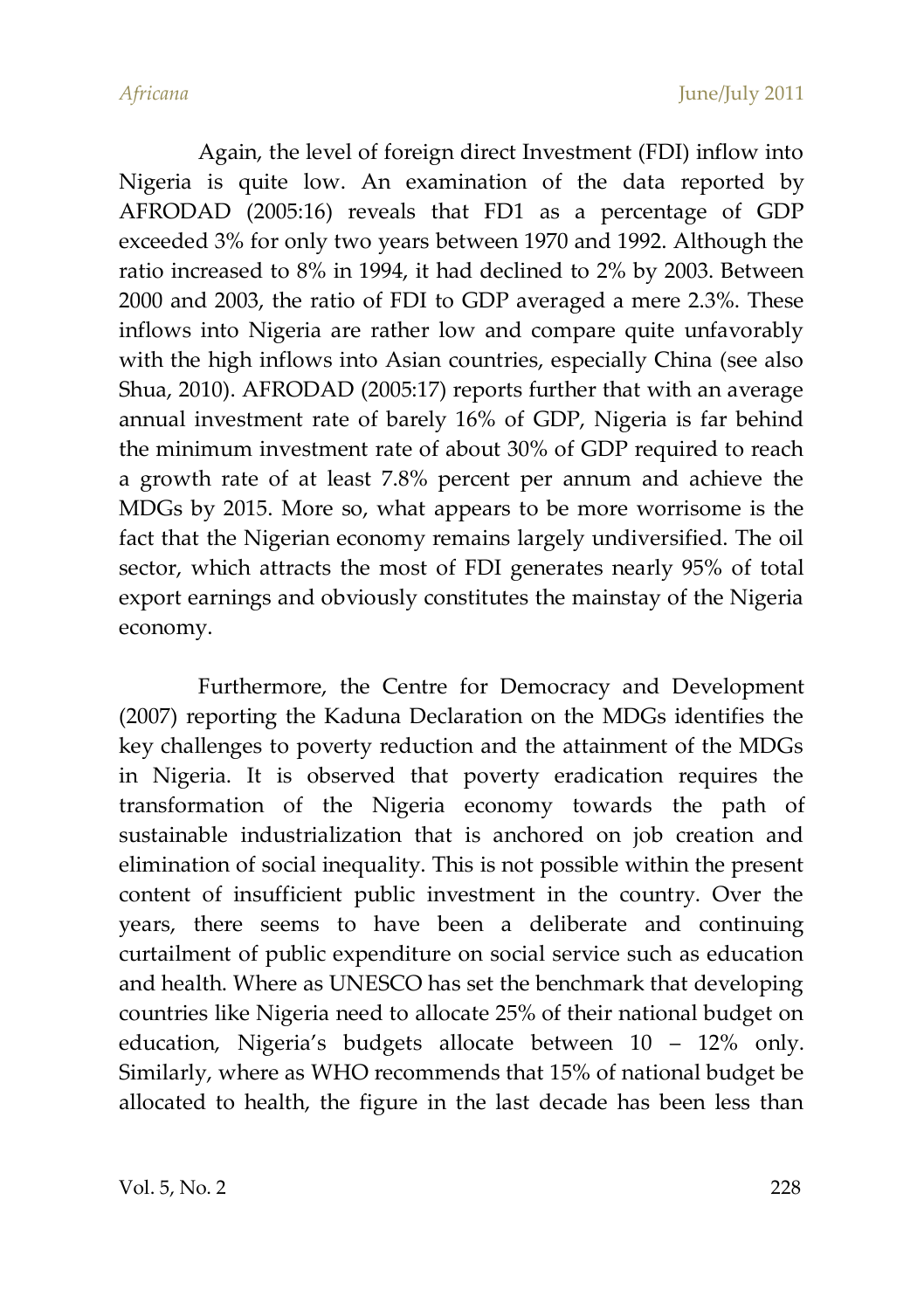10%. This is further worsened by the fact that the actual release from the budget has been far less than the allocation. Additionally, effective utilization of the little that gets released is hampered by endemic corruption in the country.

Recognizing that gender is a cross-cutting issue in the MDGs and that gender equality and women's empowerment are major strategies towards the MDGs, the Centre for Democracy and Development (2007) however observed that the non domestication of the Convention on the Elimination of all Forms of Discrimination against Women (CEDAW) and the failure to pass gender based bills before the National Assembly may hamper Nigeria's aspiration of achieving the MDGs by 2015.

Again, the poor notion of governance in Nigeria, which has adversely affected the culture of the inter-sectoral partnership constitute another challenge. State dominance in development activities does not automatically sum up to good governance. It has been observed that we live in a three-sector world comprising the state, market and civil society; and that the strategic collaboration between these entities will produce a positive impact on poverty reduction and the attainment of the MDGs (see Oshewolo, 2010). The previous policies on poverty reduction in Nigeria have been dominantly designed and implemented by the state. Where inputs from other sectors were allowed, such were not properly coordinated for effective impacts on the poor population (see Oshewolo, 2010). This condition has negatively affected the developmental impacts of both the private sector regarded as the engine of economic growth and the civil society that possesses the capacity to influence development policies.

The menace of corruption constitutes another problem. Political office holders are fond of diverting public funds meant for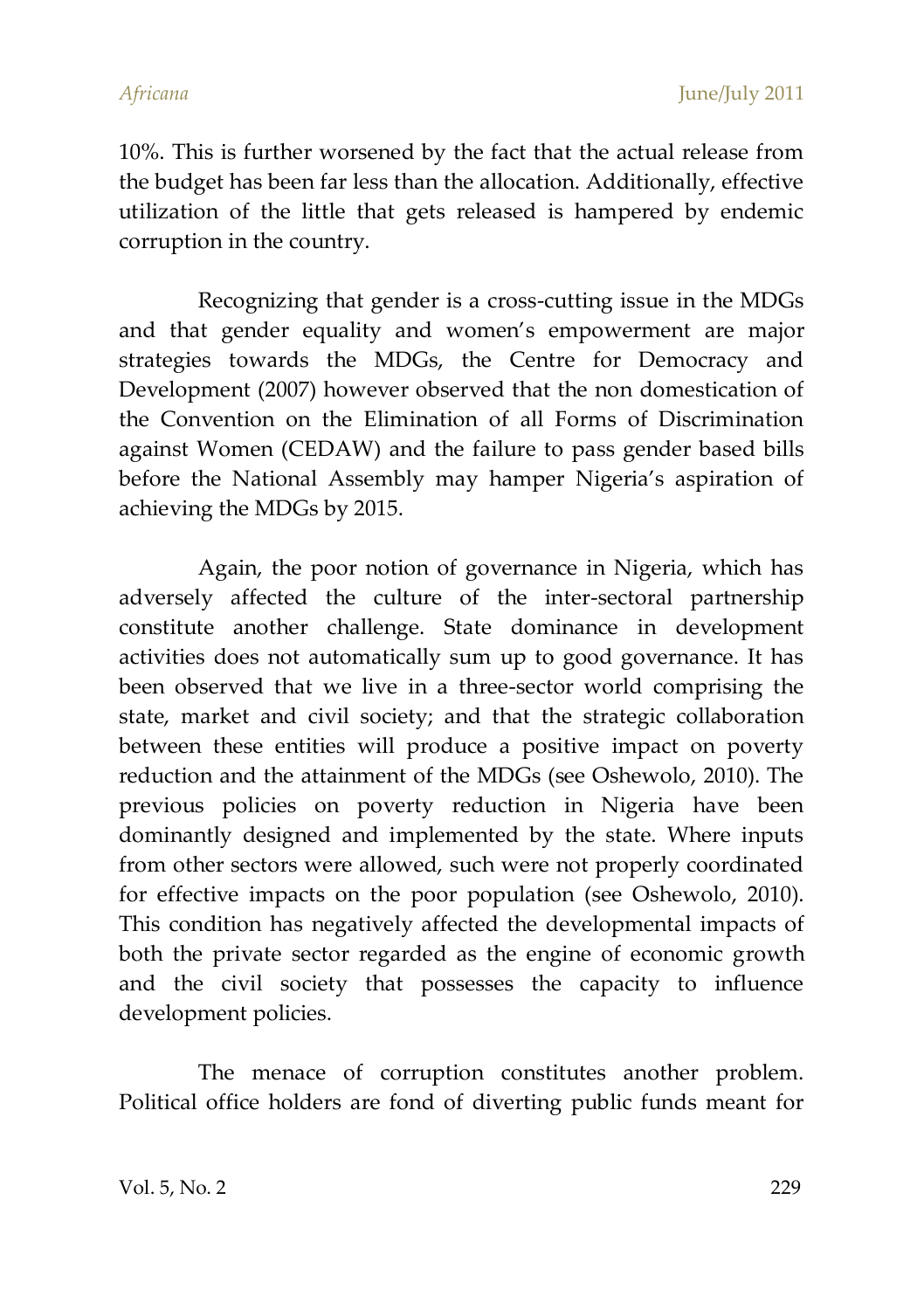development into private use. Public officers who are supposed to be responsible public servants have become emergency multimillionaires by diverting public funds to feather their nest. The Chairman of the Economic and Financial Crimes Commission (EFCC) reveals that over \$6 billion has been recovered from past indicted former public office holders and businessmen since inception in 2003 (The Punch Newspaper, 2010:2). In view of this, the Transparency International through its Corruption Perceptions Index has consistently ranked Nigeria in the club of world worst corrupt countries. Nigeria's closest competitors between 2000 and 2003 included Bangladesh, Haiti, Paraguay and Cameroon. These countries are all developing. It therefore appears that corruption constitutes a major generalization in the Third World. Given the multi-dimensional nature of the situation in Nigeria and the pedigree of the people affected (largely public office holders), the country has been described as hyper corrupt. The phenomenon equally reinforces inequality by widening the gap between the rich and the poor. The problem has also produced a corrosive effect on the economy by further compounding the financing gap and leaving the masses greatly deprived.

Given the precarious conditions above, it has been observed that Nigeria has the possibility of achieving only three out of the eight Millennium Development Goals by the target year of 2015. The Universal Primary Education, environmental stability, and Global Partnership for Development. Achieving the remaining five goals therefore remain a fundamental challenge (see Igbuzor, 2006:2; Centre for Democracy and Development, 2007)

#### **Escaping from the Doldrums**

Despite the Plethora of arguments pointing to the daunting challenges of alleviating poverty and achieving the MDGs in Nigeria, we can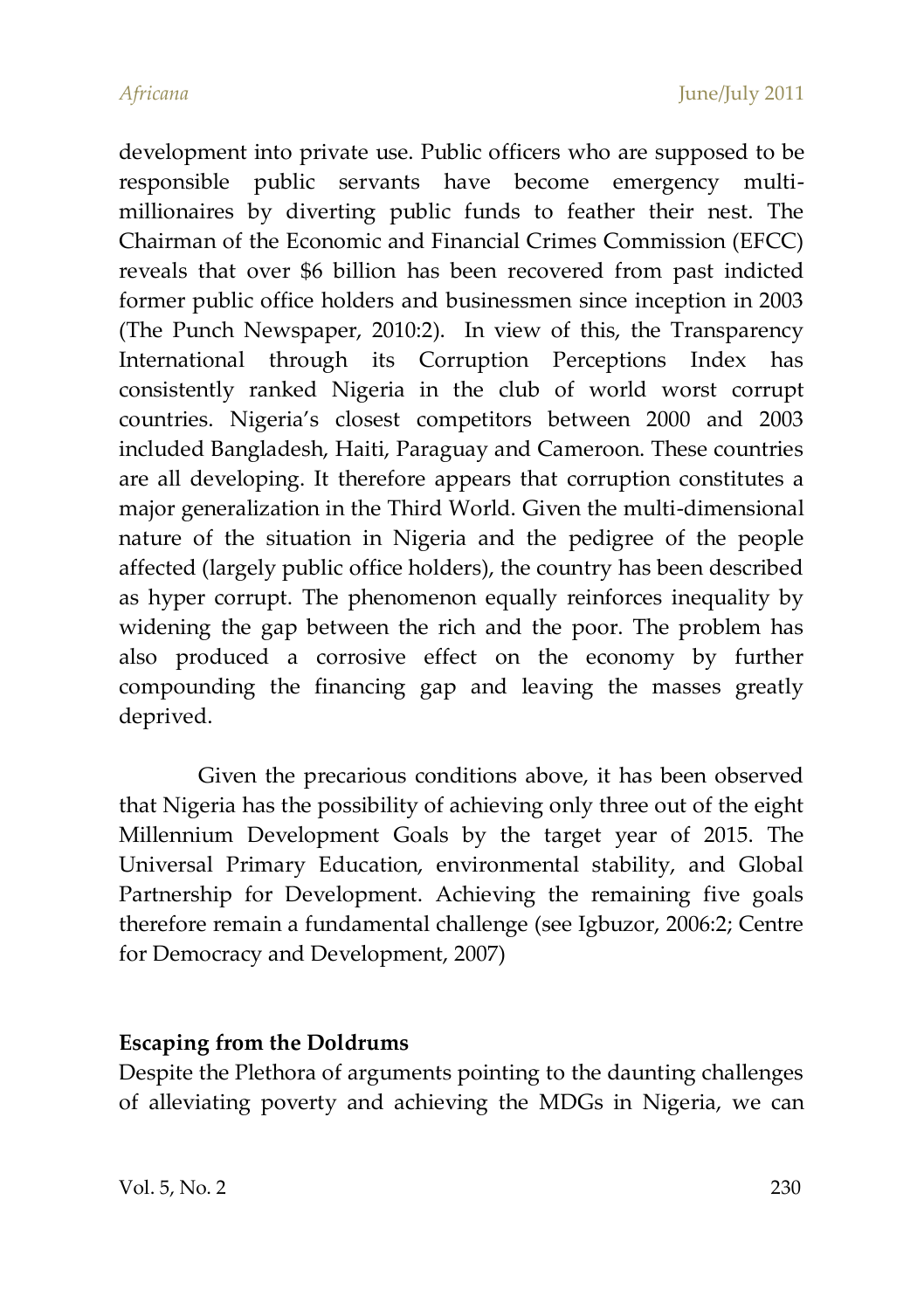safely say there are prospects. However, the prospects of attaining the MDGs do not preclude the need to deepen governmental and structural reforms. Since independence, successive governments in Nigeria have embarked on different reforms with little results. But in contemporary development thinking, the frequency and volume of reforms is not the defining principle. The modern practice revolves round the ability to make suitable reforms backed with the political will to catalyze them in the face of prevailing circumstances. Again, very necessary is the adoption of participatory reform instruments. In this way, making reforms flexible and elastic enough to accommodate the vital contributions of the different sectors of the society, will promote positive reform outcomes.

Pursuant to the foregoing, given the prevailing poverty situation in Nigeria, the various stakeholders have different roles to play. There is the need for a national development plan that links the various development programmes and integrates the MDGs into the perspective plan. The creation of the MDGs office by the executive is a catalyst in this direction. However, strategic partnership and collaboration among the various stakeholders is required for success to be achieved. The involvement and participation of the relevant stakeholders will promote collective ownership of the development plan as against previous practices and strategies largely dominated by the state. Cooperation and collaboration between governments at all levels, the private sector, civil society and even the donor community will promote better harmonization and implementation of pro-poor policies.

Importantly, the culture of corruption in the official and public sector would have to be addressed. To effectively address the problem, the much publicized anti-corruption posture of government would have to be strengthened. The activities of the various anticorruption agencies such as the Independent Corrupt Practices and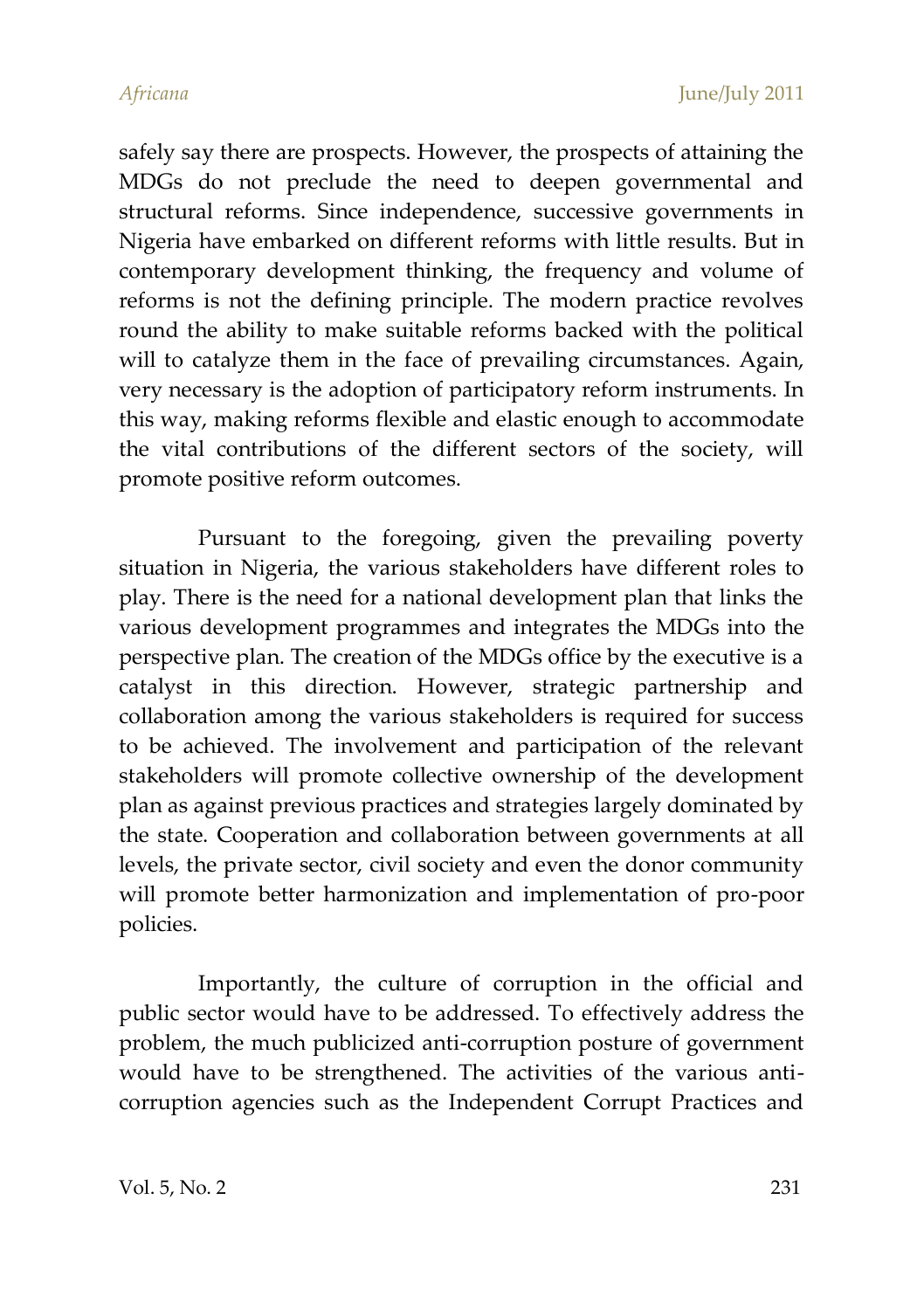*Africana* June/July 2011

Other Related Offences Commission (ICPC), the Economic and Financial Crimes Commission (EFCC), the Code of Conduct Bureau and Due Process Office require institutional energization. Again, there is need for value re-orientation among the populace.

The role of the private sector is equally important to poverty reduction and the attainment of the MDGs in Nigeria. According to the African Development Bank (2002:15), the private sector can contribute to poverty reduction in two major ways. First, it can be the engine of economic growth with strong contributions to employment and higher incomes, especially for those involved in agricultural production and trade. Secondly, the private sector can contribute to the development of infrastructure and the efficient delivery of social services, including education, health, water and energy. Furthermore, to realize the private sector's potential, it is essential to create an enabling environment conducive to increasing investment and promoting both national and domestic entrepreneurs. However, the enabling environment should include better macro and sectoral policies, greater institutional capacity, reformed legal and judicial systems, and improved social and physical infrastructure (see African Development Bank, 2002:15-16). The social and economic ambience above will prevent the private sector from being an appendage of government and enable it act as a true engine of growth in the economy.

The role of civil society organizations as watchdog on government policies and programmes should be encouraged. The civil society must not only analyze budget and other economic development policies, they must begin to work towards producing a shadow report on the current progress on the MDGs and the implementation of budgets in the country (Centre for Democracy and Development, 2007). In the submission of AFRODAD (2005:19), without the active role of development oriented NGOs (those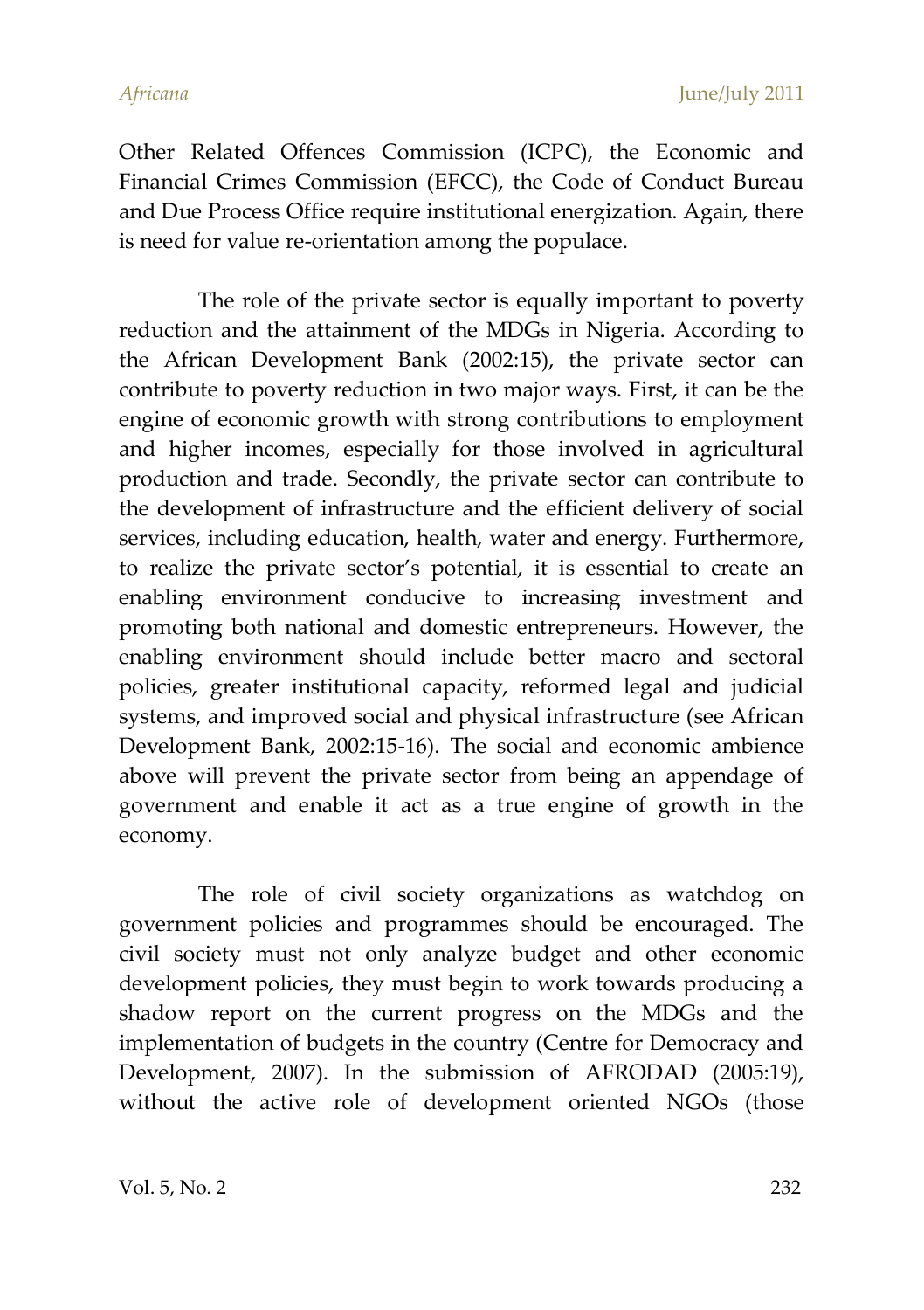providing related services and interventions in health, education and social welfare; and the advocacy oriented NGOs (those putting pressure on government on issues related to democracy, human rights, trade justice, and better aid management), the over all debate over development especially on trade, debt and aid would have been totally one sided. Civil society organizations possess the capacity to generate and effectively manage aids as well as capacity to capture private investment (AG-CS, 2007; Allard and Martinez, 2008). This capacity is necessary to overcome resource constraints in development administration. Some civil society organizations engaged in the campaign against poverty eradication include Civil Society on Poverty Eradication (CISCOPE), the Pro-Poor Governance Network, Civil Society Action Coalition on Education for All, Civil Society for HIV and AIDS in Nigeria, among others (see Action aid Nigeria, 2009:7). An enabling environment, which should include sound legal framework and executive friendliness, should be created to enhance their performance in the area of poverty reduction.

AFRODAD (2005) recognizes the important role played by the donor community. Since the level of ODA in Nigeria is low and has been declining during the past decade, there is a lot that the donors can do in order to assist the Country to achieve the MDGs. As reported by the United Nations Development Programme (2004: 59), low level inflow of ODA is a constraint to the achievement of the MDGs. An upward review in the amount of ODA inflow to Nigeria would therefore be necessary. Beyond aid and grant, the development partners have an important role to play by ensuring a better environment for trade. Democratizing the WTO to give the poor countries like Nigeria a stronger voice is important. Good international trade rules can create an enabling environment for poverty reduction (see AFRODAD, 2005:22)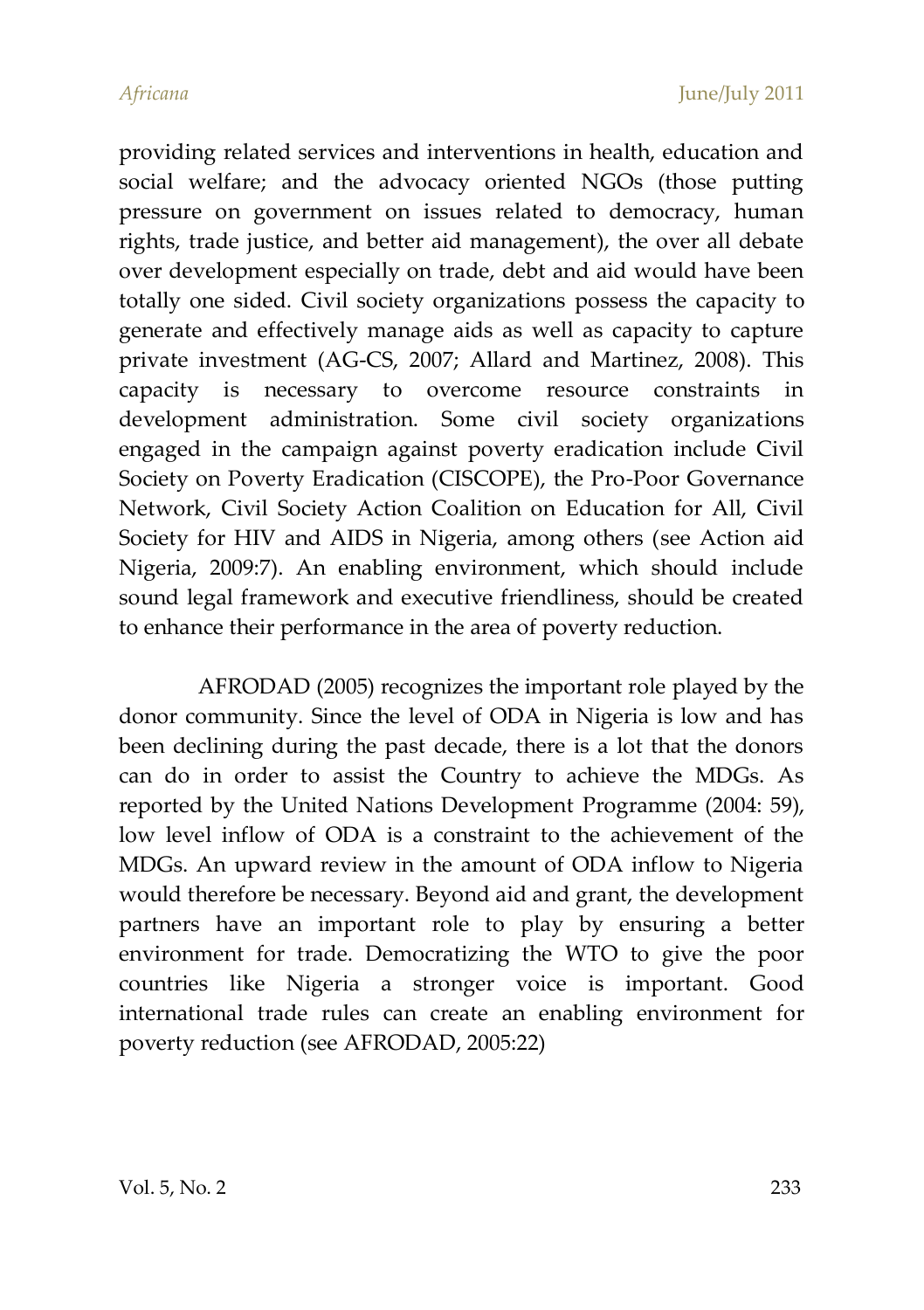#### **Concluding Remarks**

Due to precarious socio-economic ambience and the global publicity it has generated, sub-Saharan Africa has become synonymous with poverty, and Nigeria hosts the largest population of poor people in the region. From the 1980s, the poverty situation in Nigeria has been galloping as empirical studies have shown. For an average Nigerian, to achieve a dignified living condition in a truly human sense is difficult. Poverty is more endemic in the rural areas and the Northern zones still demonstrate no hope of escaping extreme poverty. However, since independence, successive governments have made different attempts to combat the scourge, but the failure of the interventions explains the inherent limitations in domestically generated ideas on poverty reduction. Poor governance, official kleptocracy, weak legislative framework and poor budgeting culture have largely been responsible.

The inauguration of the Millennium Development Goals, coupled with the entrenchment of official development assistance from the industrialized North to the underdeveloped South including Nigeria, represents a potential exit strategy from poverty trap. For this postulation to work, the promotion of good governance, sound reform practices, effective involvement of the private sector and civil society are required. Again, the present global system and the regime of international trade would need to be made more democratic. This will empower poor countries and also reduce the vulnerability of their economies to the adverse effects of globalization. More importantly, domestic macro and sectoral policy reforms are needed to set the country on the path of steady economic growth. This will contribute immensely to poverty reduction and the attainment of the MDGs.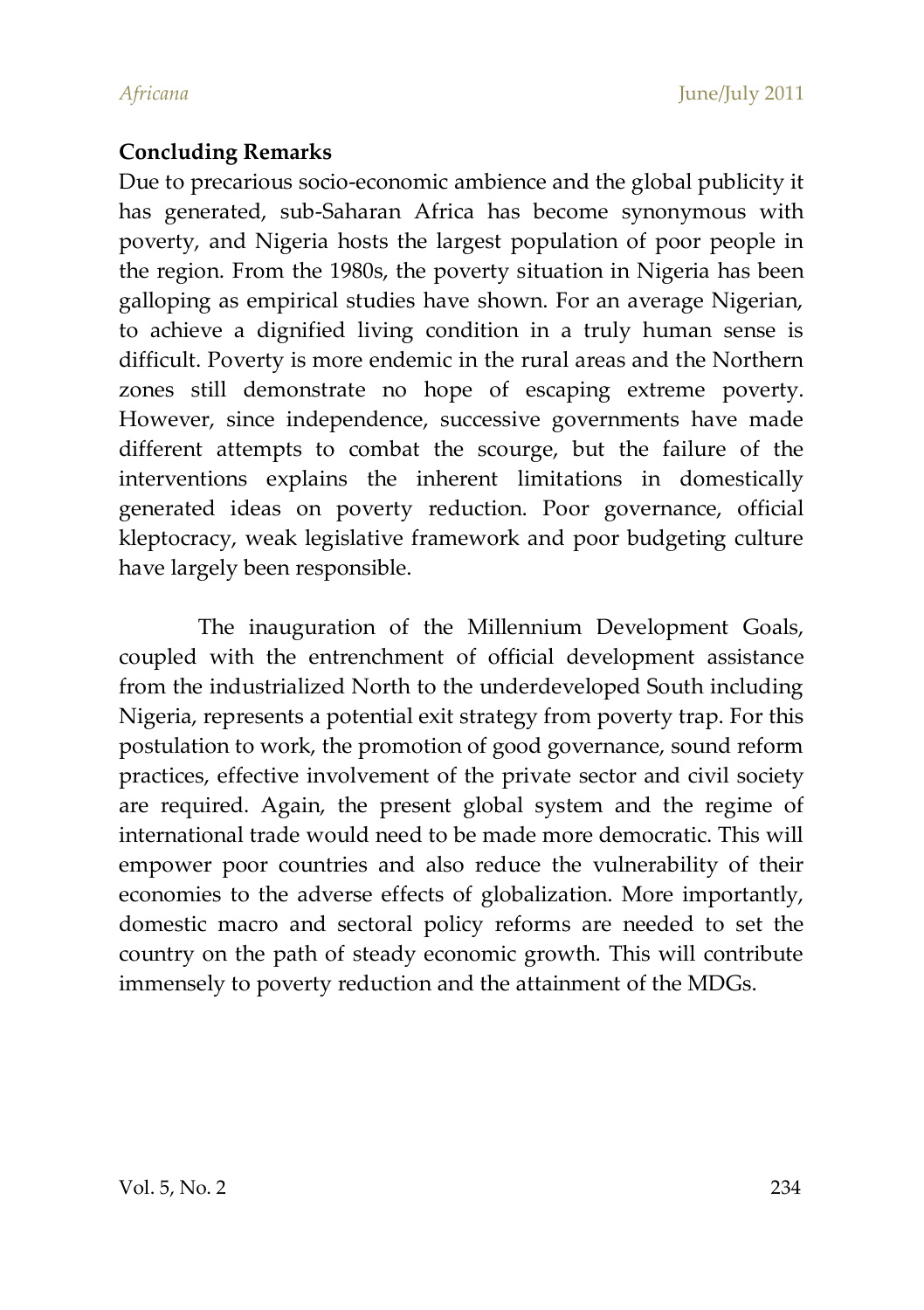#### **References**

- Action aid Nigeria (2009) 'Country Strategy Paper 2009-2013. Fighting Poverty in the Midst of Plenty II.' See *http://www.Actionaidnigeria.org/index.php?plange=1*
- Adesopo, A. (2008) 'The Poverty Question and the National Anti-Poverty Programmes in Nigeria?' in: K. Ajayi (ed), *Public Administration and Public Policy Analysis in Nigeria* (Abuja, Panaf Publishing Inc). pp. 213-227.
- African Development Bank (2002) *Achieving the Millennium Development Goals in Africa. Progress, Prospects and Policy Implications*. ADB
- AFPODEV (2006) *Impact of Population Growth on the Attainment of the Millennium Development Goals in Nigeria* (Abuja, Nigeria, AFRODEV).
- AFRODAD (2005) *The Politics of the MDGs and Nigeria: A Critical Appraisal of the Global Partnership for Development (Goal 8)* (Harare, Zimbabwe, AFRODAD).
- AG-CS (2007) *Civil Society and Aid Effectiveness Concept Paper*. Prepared by the DAC Advisory Group on Civil Society and Aid Effectiveness.
- Allard, G and Martinez, C. A. (2008) *The Influence of Government Policy and NGOs on Capturing Private Investment.* OECD Global Forum on International Investment, 27-28 March.
- Awa, E. O. (1983) 'Teaching Political Science in African Universities. A Problem Solving Approach,' in: Y. Barongo (ed), *Political Science in Africa. A critical Review* (United Kingdom, Zed Press Plc), pp.27-37.
- Ban ki-moon (2007) 'Secretary-General calls for Political Will to End the Scourge of Poverty Once and For All.' *Ban ki-moon's remarks at the 'stand up' Event on the international Day for the Eradication of poverty* in New York, 17 October. United Nations Department of Public Information.
- Bradshaw, T. K. (2006) *Theories of Poverty and Anti-Poverty Programmes in Community Development*. RPRC Working Paper. No 05-06.
- Central intelligence Agency (2009) *The World Fact Book.* Washington DC.
- Centre for Democracy and Development (2007) *MDGs: The Kaduna Declaration.* Being a Text of Press Conference on Parliamentarians and the Achievement of the Millennium Development Goals, The Kaduna Declaration. Organized jointly by the House of Representatives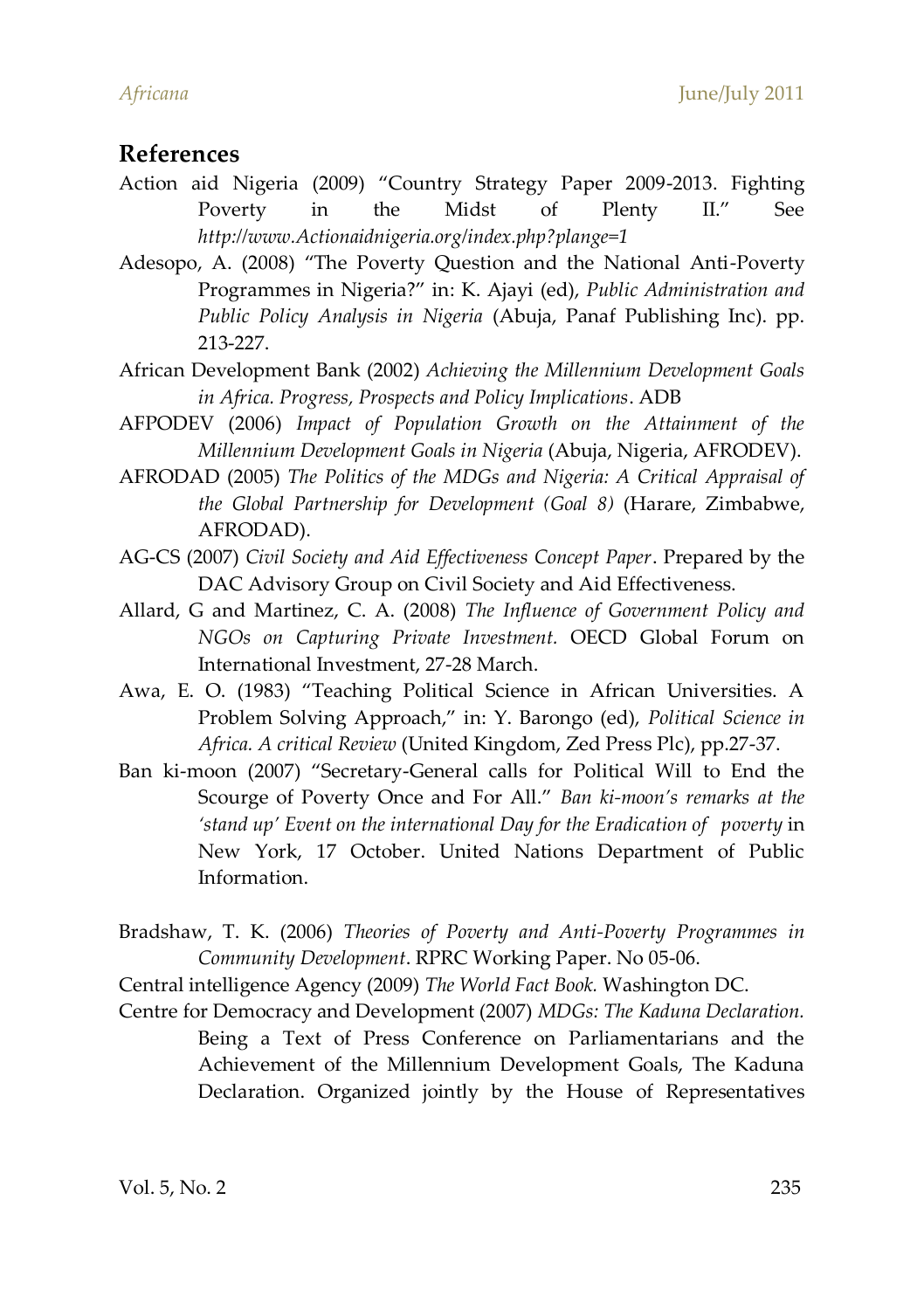Committee on the MDGs, the Office of the Senior Special Assistant to the President on the MDGs and the Centre for Democracy and Development at Asa Pyramid Hotel, Kaduna from 14- 17 September.

- Chiedozie, I. (2010) 'MDGs Programme faces Record-Keeping Challenges in Nigeria." NBF News, see *http://www.nigerianbestforum.com/blog/?p=43068.*
- Chukwuemeka, E. E. O. (2009) 'Poverty and the Millennium Development Goals in Nigeria: The Nexus,' *Educational Research and Review*, Vol. 4 (9), pp.405-410.
- Development Assistance Committee (DAC) (2001) *Rising to the Global Challenge: Partnership for Reducing World Poverty*. Policy Statement by the DAC High Level Meeting upon Endorsement of the DAC Guidelines on Poverty Reduction. Paris, 26-28 April.

Earth Trends (2003) Economic Indicators-Nigeria. Earth Trends.

- Elumilade, D.O, Asaolu, T.O., Adereti, S.A. (2006) 'Appraising the Institutional Framework for Poverty Alleviation Programmes in Nigeria,' *International Research Journal of Finance and Economic*, issue 3, pp. 66-77.
- Eze, C. M. (2009) 'The Privatized State and Mass poverty in Nigeria. The Factor of Economic Development Programme since 1980s,' *African Journal of Political Science and International Relations,* Vol. 3 (10), pp.443-450.
- Federal Government of Nigeria (2004) *National Economic Empowerment and Development strategy (NEEDS)*. Abuja, Nigeria: NEEDS Secretariat and National Orientation Agency.
- Garba, A. (2006) *Alleviating Poverty in Northern Nigeria*. A Paper Presented at the Annual Convention of Zumunta Association, USA Minneapolis, MN. July 28-29.
- Gore, C. (2002) *Globalization, the International Poverty Trap and Chronic Poverty in the Least Developed Countries*. CPRC Working paper No. 30.
- Igbuzor, O. (2006) 'The Millennium Development Goals: Can Nigeria Meet the Goals in 2015?' A Paper Presented at a Symposium on the *Millennium Development Goals and Nigeria: Issues, Challenges and Prospects.* Organized by the institute of Chartered Accountants of Nigeria (ICAN), Abuja District on 27<sup>th</sup> July at Sheraton Hotel and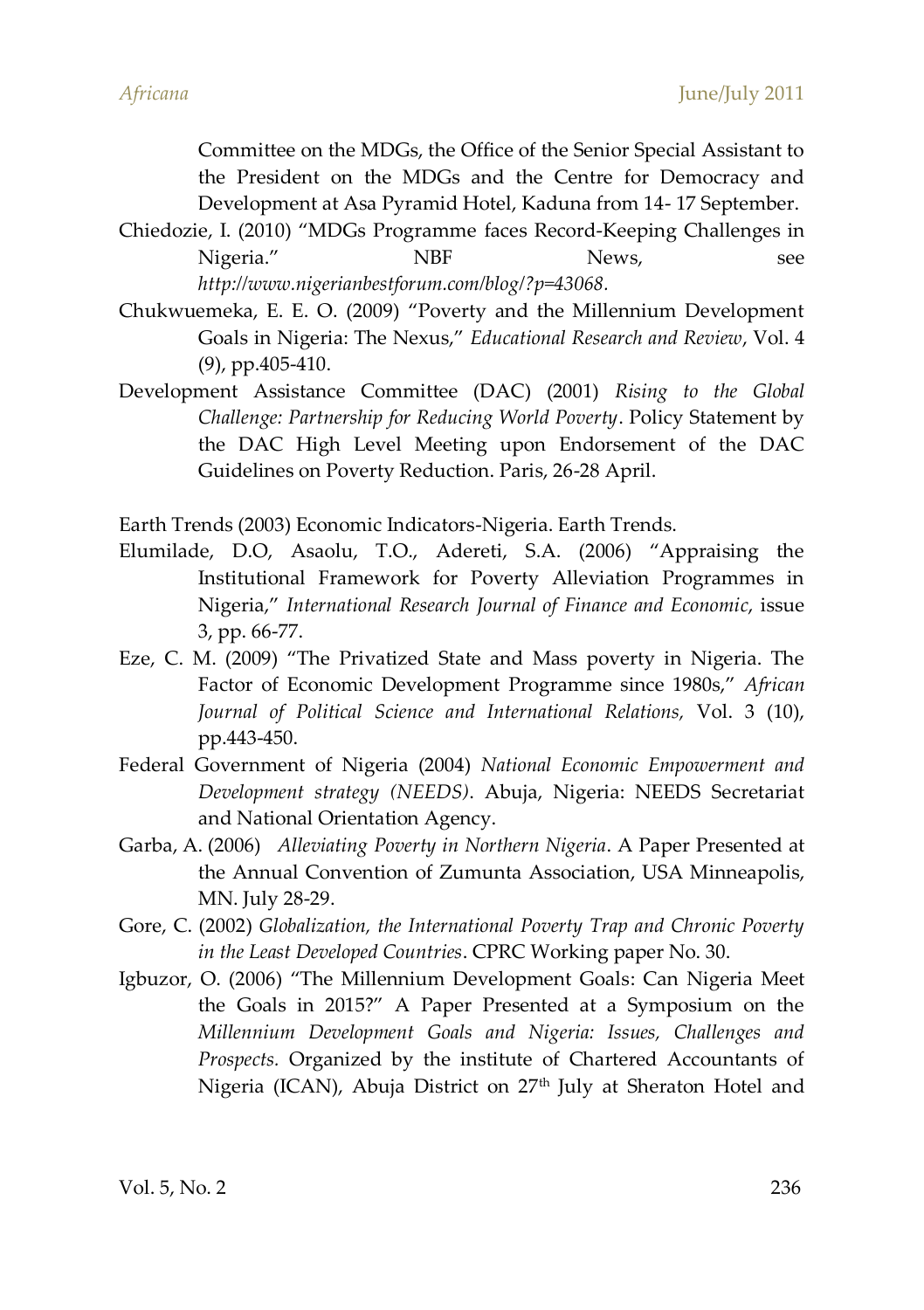Towers, Abuja.

- Maxwell, S. (1999) 'The Meaning and Measurement of Poverty?' See *http://www.odi.org.uk/resources/download/2227.pdf*
- Nwaobi, G. C. (2003) *Solving the Poverty Crisis in Nigeria. An Applied General Equilibrium Approach.* Quantitative Economic Research Bureau, Gwagwalada, Abuja.

News Star, August 31, 2009.

Nigeria Millennium Development Goals 2005 Report.

- Obadan, M. I. (2001) 'Poverty Reduction in Nigeria: The Way Forward.' *CBN Economic and Financial Review*, 39 (4), pp. 159-188.
- Okonjo-Iweala, N. Soludo, C. C., Muhtar, M. (2003) 'Introduction,' in: N. Okonjo-Iweala, C. C. Soludo, M. Muhtar (eds), The *Debt Trap in Nigeria: Towards a Sustainable Debt Strategy,* (Trenton, Africa World Press, Inc.), pp. 1-19.
- Okpe, I. J., Abu, G. A. (2009) 'Foreign Private Investment and Poverty Reduction in Nigeria (1975-2003),' *J. Soc Sci*., 19(3), pp.205-211.
- Omotola, J .S. (2008) 'Combating Poverty for Sustainable Human Development in Nigeria: The Continuing Struggle,' *Journal of Poverty*, Vol. 12, Number 4, PP. 496-517.
- Oshewolo, S. (2010a) 'State, Market and Civil Society: A Triangular Partnership for Alleviating Poverty in Nigeria,' *Unpublished M.Sc. Thesis*, Department of Political Science, University of Ilorin, Ilorin, Nigeria. July.
- Oshewolo, S. (2010b) 'Galloping Poverty in Nigeria: An Appraisal of the Government's Interventionist Policies,' *Journal of Sustainable Development in Africa*, Vol. 12, No. 6 (Forth coming).
- Ovwasa, O.L. (2000) 'Constraints on Poverty Alleviation in Nigeria,' *Political Science Review*. Official Journal of the Department of Political Science, University of Ilorin, Nigeria Vol. 1, No.1, pp.56-80.
- Rocha, S. (1998) *On statistical Mapping of poverty: Social Reality, Concepts and Measurement*. Background Paper Prepared for the Expert Group Meeting on Poverty Statistics, Santiago, Chile, May 9.
- Shaffer, P. (2001) *New Thinking on Poverty: Implications for Poverty Reduction Strategies*. Paper Presented for the United Nations Department for Economic and Social Affairs (UNDESA) Expert Group Meeting on Globalization and Rural Poverty, United Nations, November, 8-9.